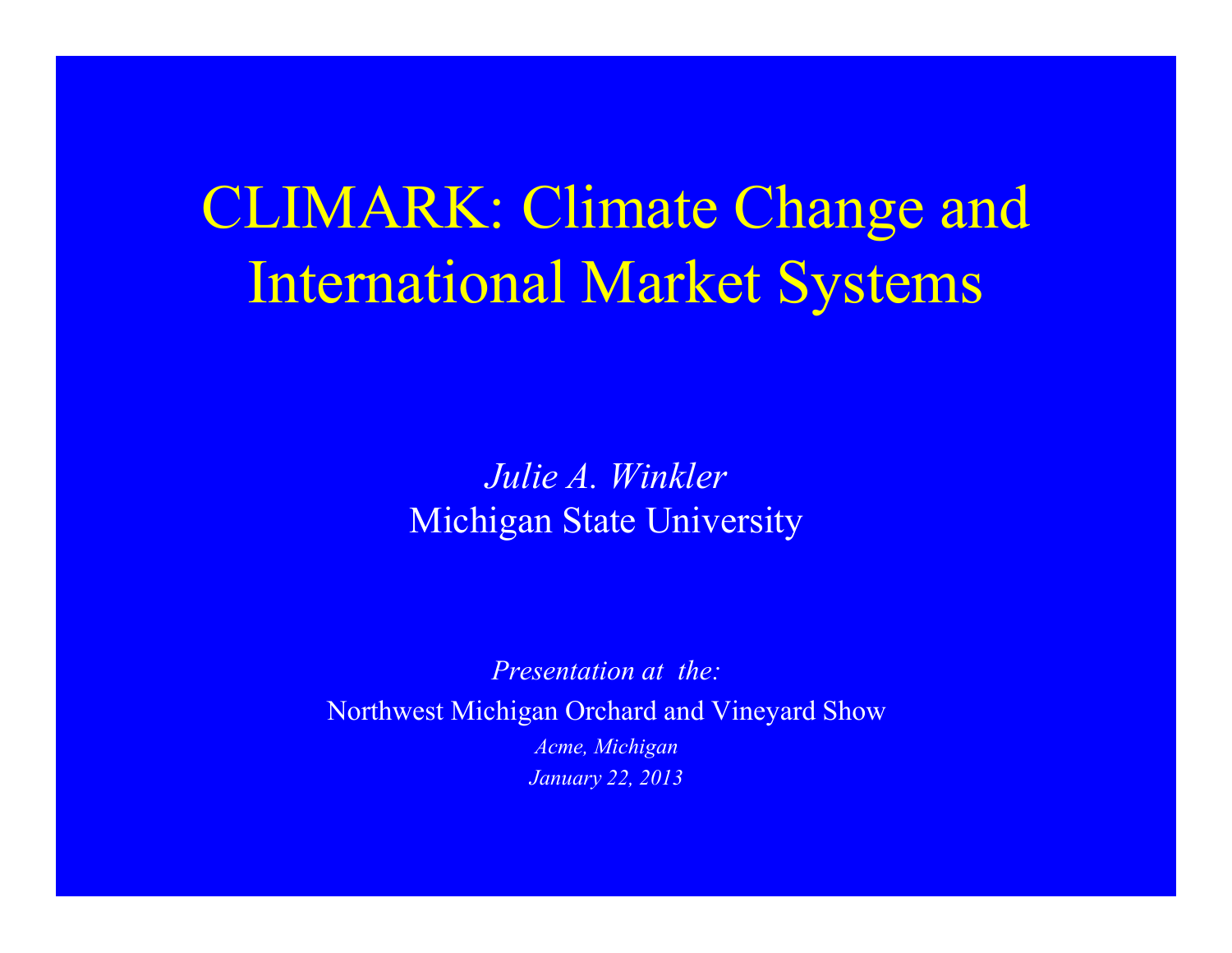# CLIMARK: Climate Change and International Market Systems

- Approximately 30 faculty, students, and extension personnel from the United States (Michigan), Germany, Poland, Hungary, and Ukraine
- Disciplinary expertise includes: Geography, Agricultural Economics, Computer Science, Economics, and Horticulture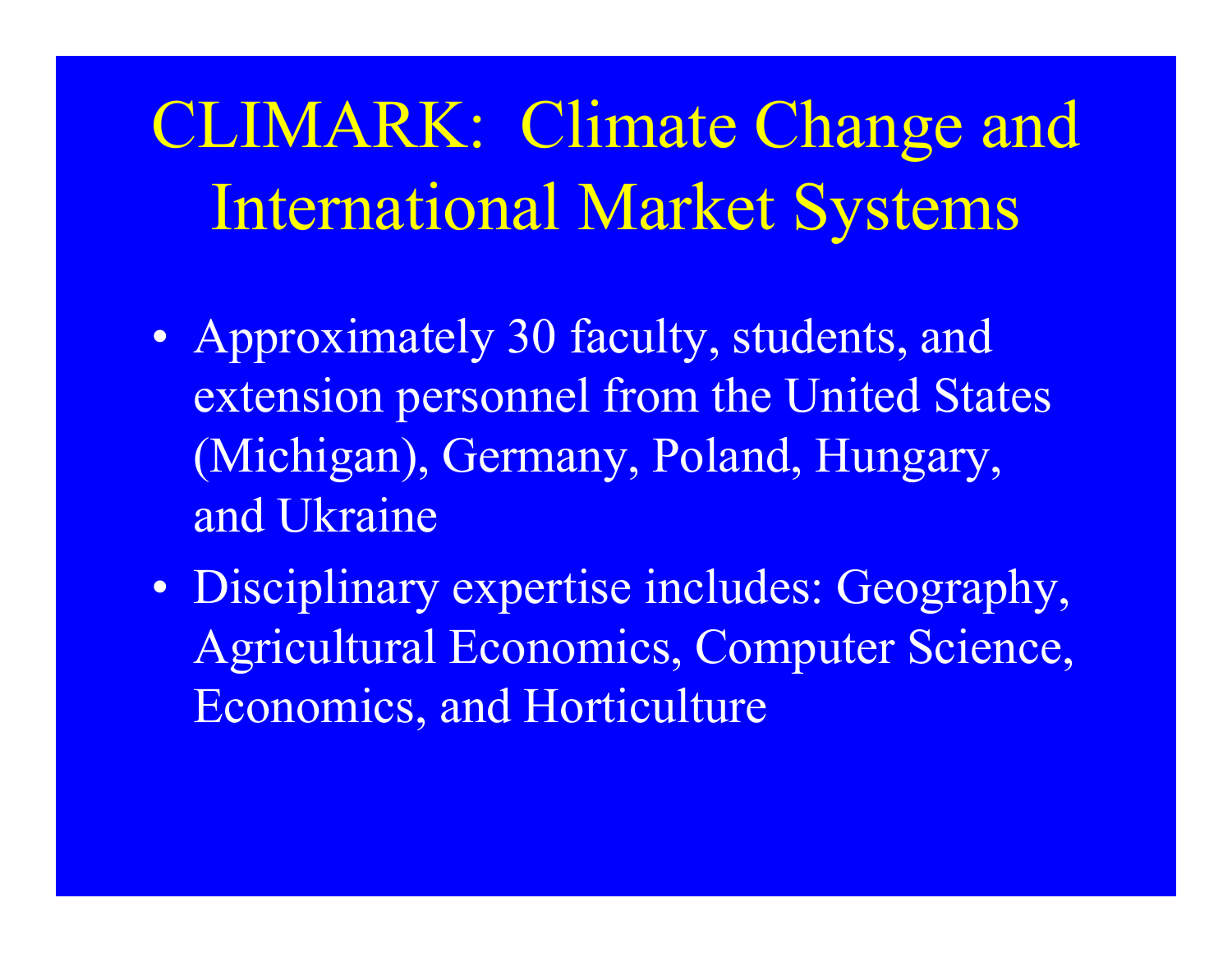## CLIMARK Project Investigators

•

- • *Michigan State University*
	- Julie Winkler (Geography)
	- Suzanne Thornsbury (Agricultural Economics)
	- Pang-Ning Tan (Computer Science)
	- Jeffrey Andresen (MAES, MSUE)
	- J. Roy Black (Agricultural Economics)
	- Scott Loveridge (Agricultural Economics)
	- $-$  Shiyuan Zhong (Geography)
	- Nikki Rothwell (MSUE)
	- Jinhua Zhao (Economics)
	- Amy Iezzoni (Horticulture)



- *International Collaborators:* 
	- Géza Bujdosό (Research Institute for Fruit Growing and Ornamentals, Hungary)
	- Frank-M. Chmielewski (Humboldt University, Germany)
	- Yuriy Farion, National Academy of<br>Sciences of Ukraine Sciences of Ukraine
	- Peter Hilsendegen (DLR Rheinpfalz, Germany)
	- Dieter Kirschke (Humboldt University,<br>Germany) Germany)
	- Robert Kurlus (University of Poznan, Poland) Poland)
	- Malgorzata Liszewska (University of<br>Warsaw Poland) Warsaw, Poland)
	- Tadeusz Niedzwiedz (University of Silesia, Poland)
	- Denys Nizalov (Kyiv School of Economics, Ukraine)
	- Zbigniew Ustrnul (Jagiellonian University)
	- Harald von Witzke (Humboldt University, Germany)
	- Alexandr Yareschenko, Ukrainian<br>Academy of Agriculture Academy of Agriculture
	- Costanza Zavalloni (University of Udine, Italy)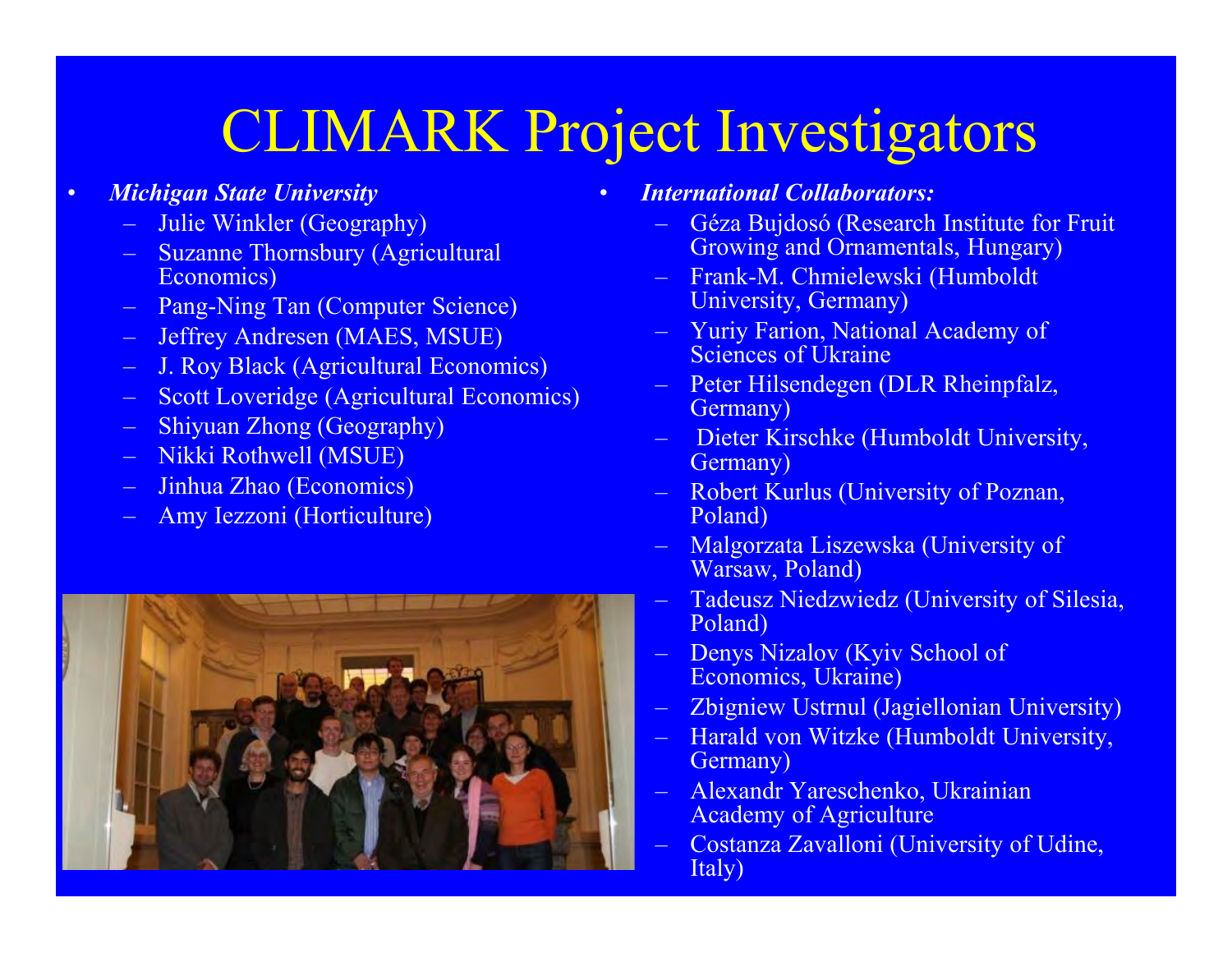### Traditional Assessments(following Carter et al. 2007)

### Single Location or Region

Specific System, Process or Industry

Isolated time slice

Static Modeling

Output is an assessment of potential impacts for a SYSTEM or ACTIVITY for a LOCATION/REGION

- $\bullet$ Local/regional in scale
- $\bullet$  Focus on a specific system, process, or industry
- Isolated time slice(s)  $\bullet$ 
	- assessments for different time slices are not informed by earlier time periods
- Local/regional climate projections<br>downscaled from simulations from  $\bullet$ downscaled from simulations from global climate models
	- Also referred to as a "top-down" approach
- Static modeling  $\bullet$ 
	- often used a series of linked models
	- "feed forward" approach to downstream models without interactions and feedbacks
- • Limitations
	- spatial interactions and interdependencies are not considered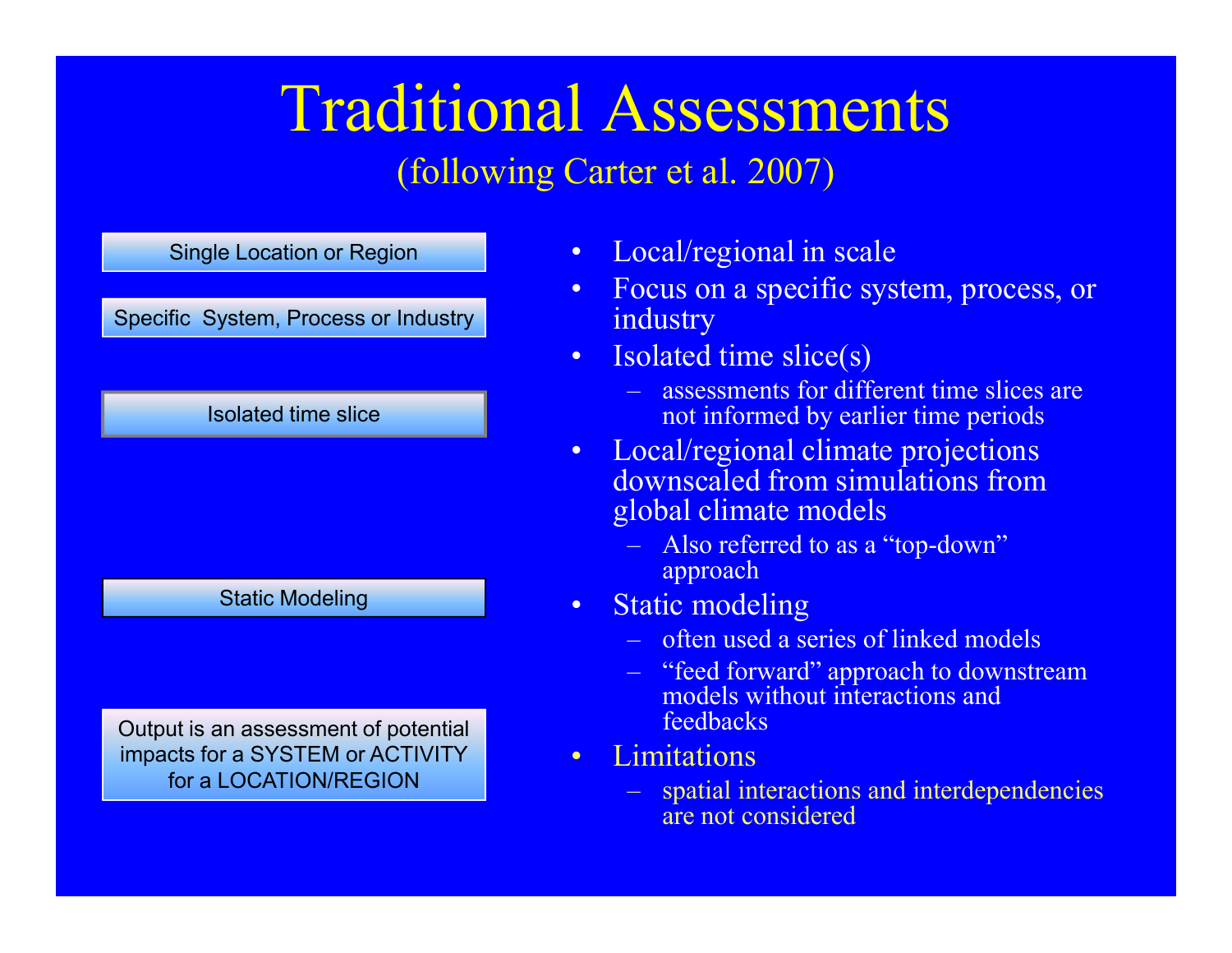# Comprehensive Integrated Assessments

- $\bullet$ Global viewpoint
- •Sectoral or cross-sectoral interactions
- • Often use dynamic modeling
	- Complex integrated models
	- Include system components and<br>feedbacks **feedbacks**
	- Continuously running models
	- Examples include IMAGE, DICE,<br>PAGE etc PAGE, etc.
- $\bullet$  Limitations
	- often not fully integrative across all aspects of a system
	- relatively simple characterizations for<br>some if not all of the system some if not all of the system components

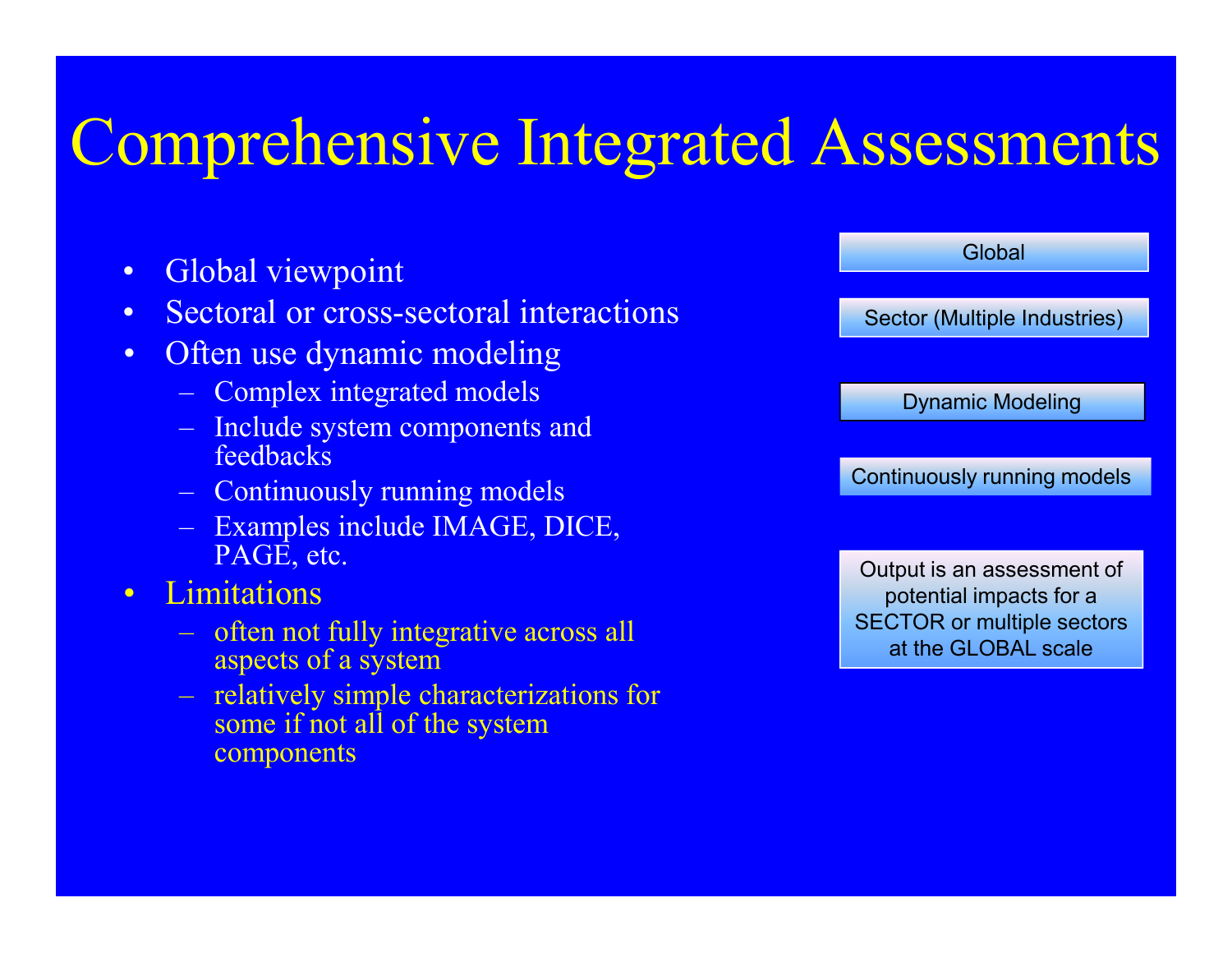# What is missing?

• Assessment methods for sub-sectors (i.e., a specific industry) with international production regions and markets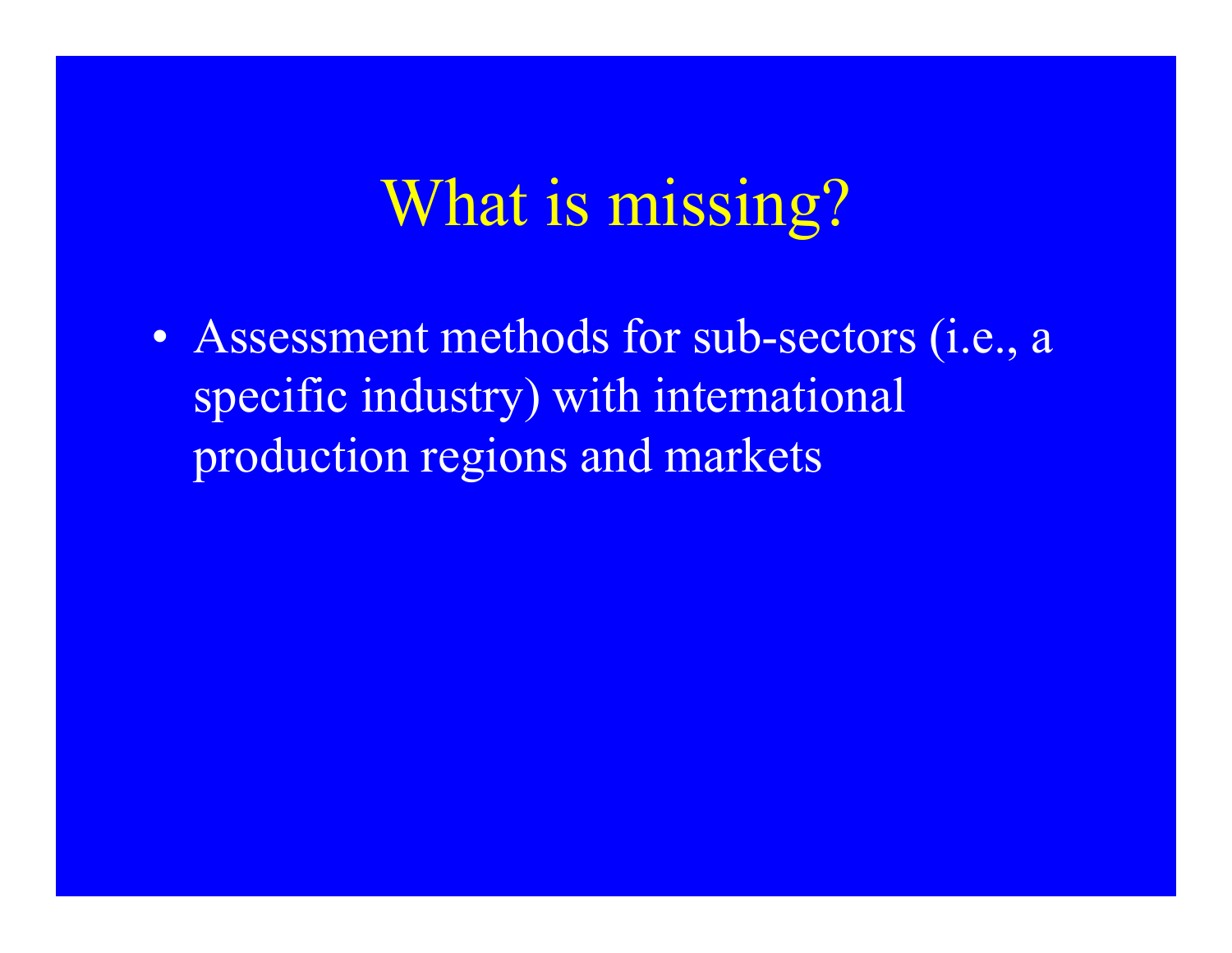## *An Example of a Traditional Assessment*

### *The Pileus Project: Climate Science for Decision Makers in the Great Lakes Region*



above or attached to the top of a cumulonimbus cloud. above or attached to the top or attached to the top of a cumulonimity cloud. The name was chosen to the name w The *Pileus Project* is named after the *Pileus* cloud which appears as a cap or a hood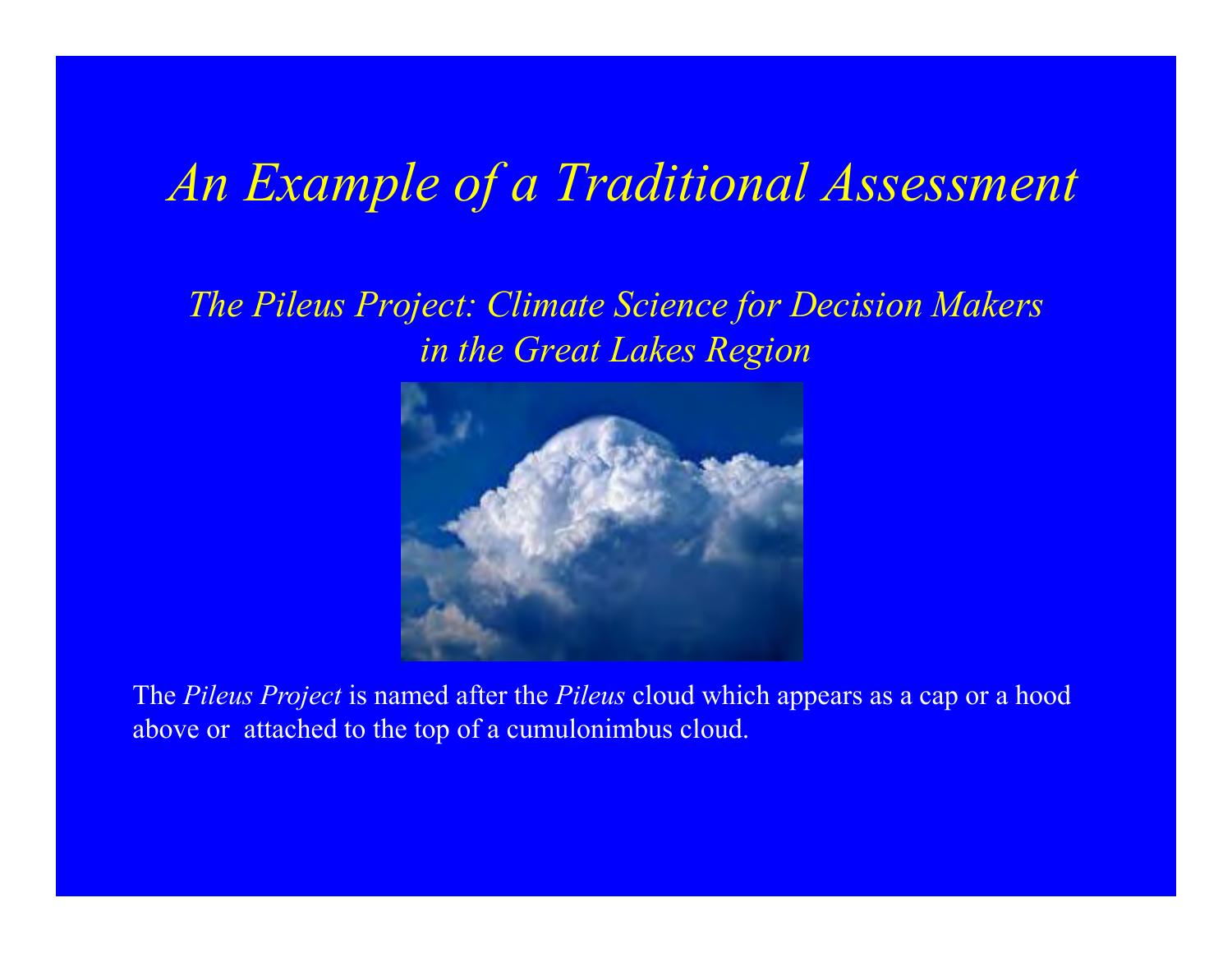# *Pileus Project* Specific Goals

•Better understand the influence of climate on Michigan's agriculture and tourism industries.

•Quantify the impacts of past and projected climate variability and change on agriculture and tourism in Michigan.

•Develop web-based decisionsupport tools for weather and climate-related risk management.

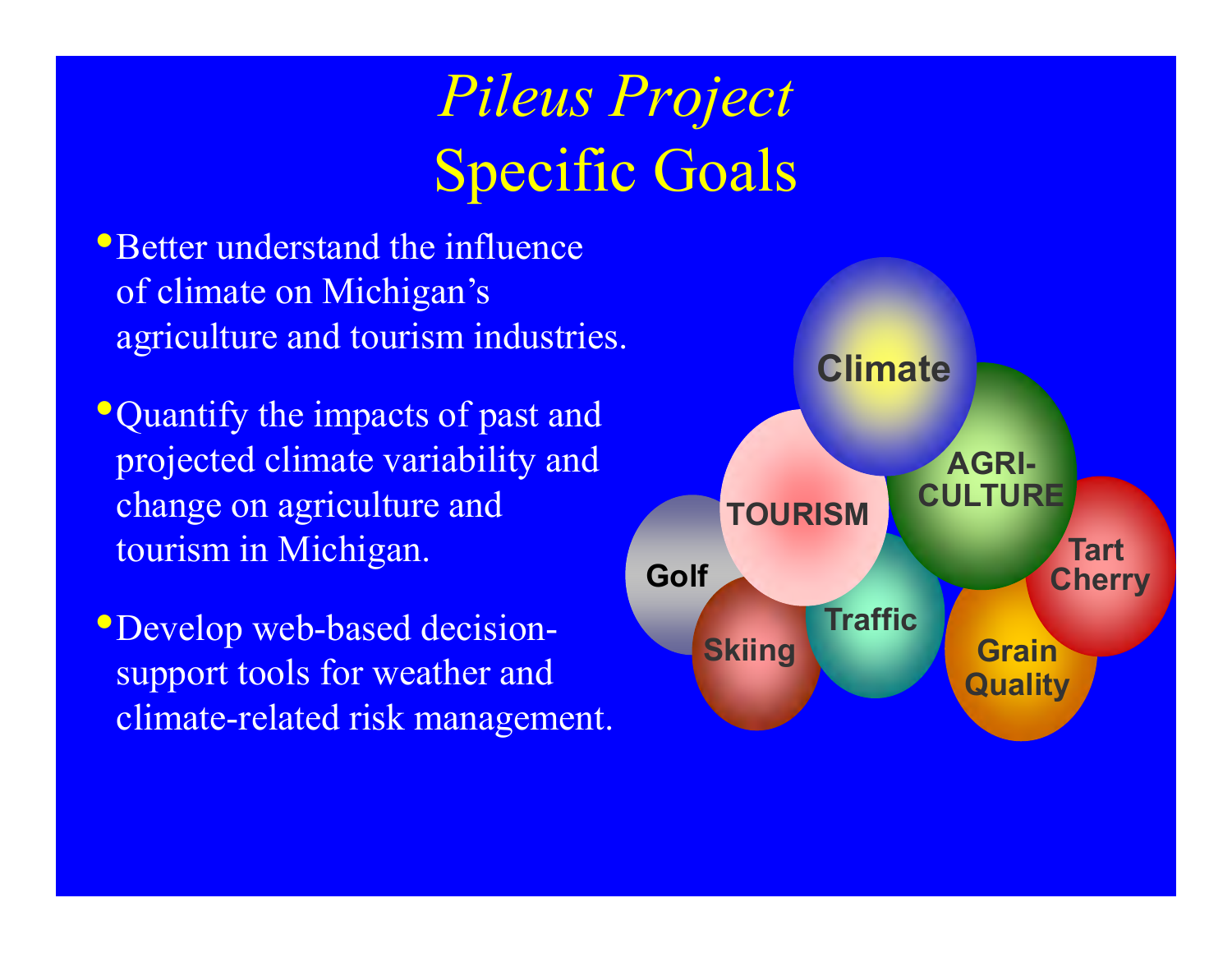### *Pileus Project*: Conceptual Framework *A "Traditional Assessment"*

Single Location or Region

Specific System, Process or Industry

Static Modeling

Isolated time slice(s)

Output was an assessment of potential impacts for a SYSTEM or ACTIVITY for a LOCATION/REGION

- •Michigan
- $\bullet$ Tart cherry industry
- •End-to-end assessment
- $\bullet$ Early, mid, and late century time slices
- $\bullet$  *No consideration of*
	- *Climate impacts on tart cherry production outside of Michigan*
	- *Adaptation*

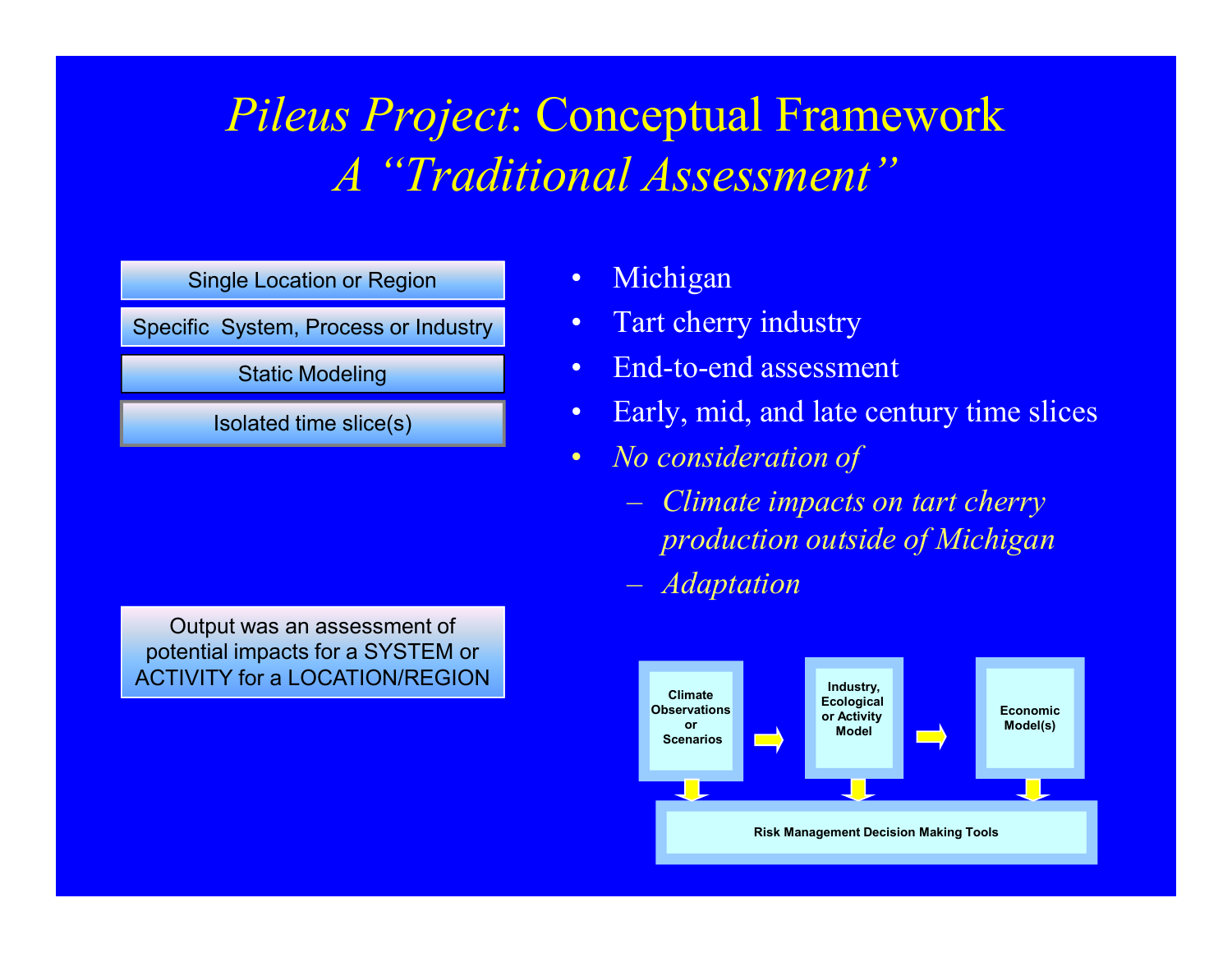## *Pileus Project:* Conceptual Framework *Addressing Uncertainty*

- • Uncertainty analysis limited to uncertainty in future climate projections
- Ensemble approach where multiple scenarios are used to estimate the "quantifiable range of

uncertainty

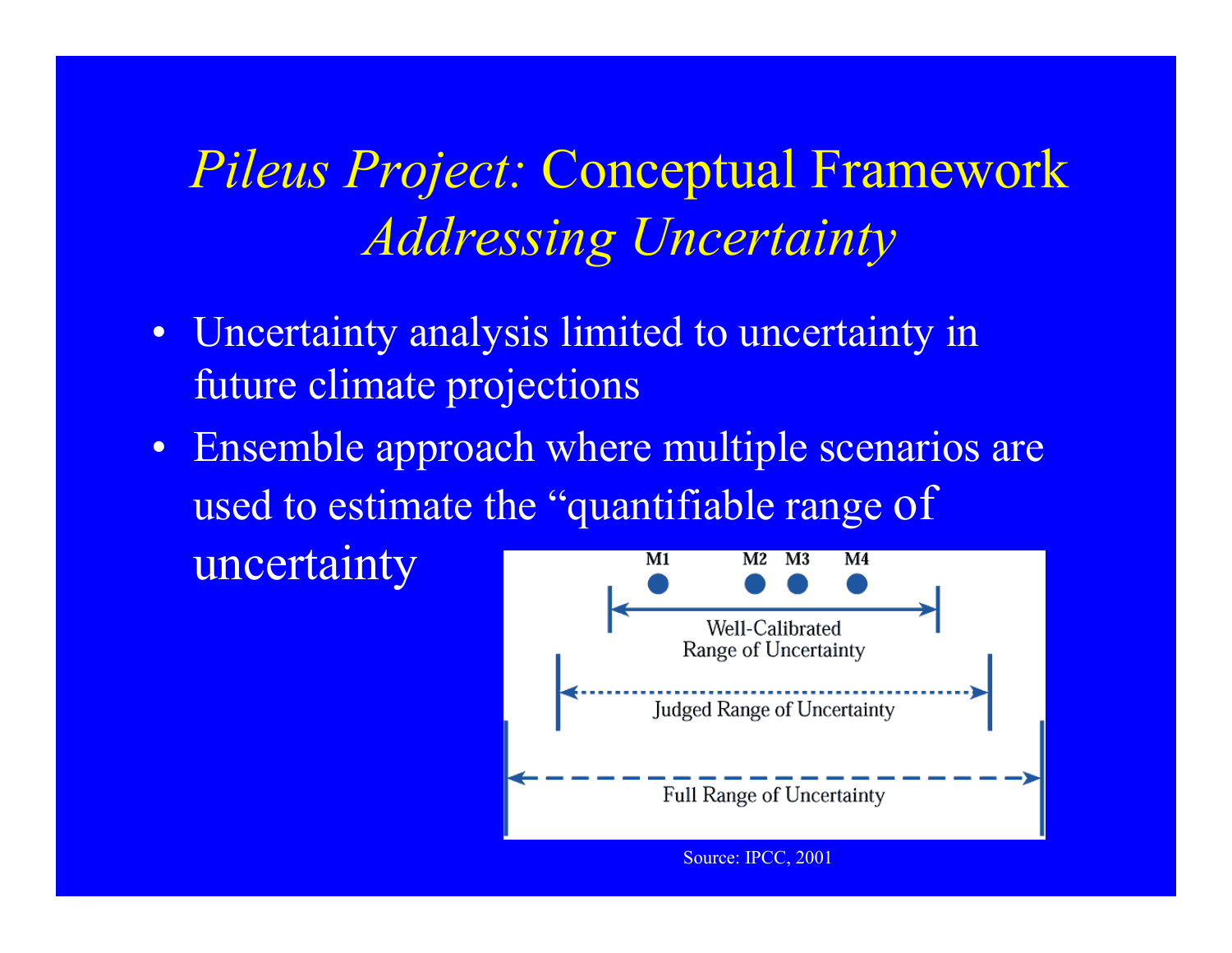# **Web-based Tool Delivery**



#### Purpose

The overarching purpose of the Pileus Project is to provide useful climate information to assist decision-makers. The current focus is on two. leading industries in the Great Lakes region: Agriculture and Tourism.

#### Benefits

- · Provide a better understanding of historical climate trends. variability, and their past impacts on people and industry
- > Evaluate how future climate trends and variability may impact people and industry, using newly developed, climate-related models
- · Create an economic framework, which explicitly incorporates climate into the decision-making process.

Clintate Change Work at MSU Click here to view related faculty, projects. courses, events, and more.

#### Video: Tart Cherry Industry and Climate



View video introducing some of the work being done through the tart cherry. industry and the Pileux Project.

#### Climate Quiz



Test your knowledge about climate in the Great Lakes region' take this Climate Outz.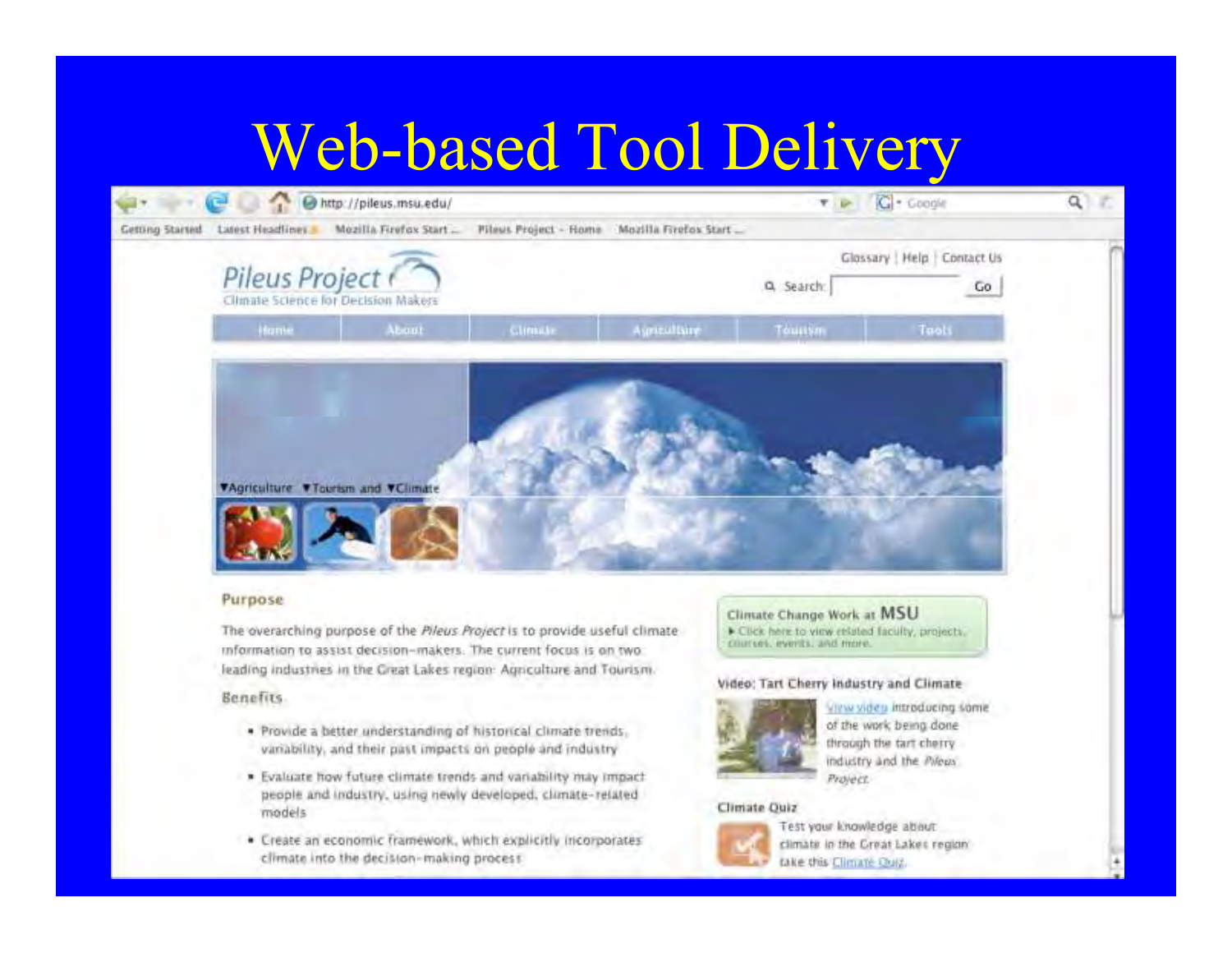## Historical Yield Tool

### Agriculture > Historical Tart Cherry Vield Tool

#### **Historical Tart Cherry Yield Tool**

Learn about this tool

Top graph displays variability in historical tart cherry yields (1944-2004) and the associated weather events as recalled by farmers who have been part of the industry since early 1940s. Blue box at the bottom shows the results from our simulation model for the same period. We strongly recommend that you visit the Learn About page to understand the benefits of this tool.

Graph: Weather and Tart Cherry Yields in Michigan (1944-2004)



@ Michigan State University Board of Trustees 2005–2007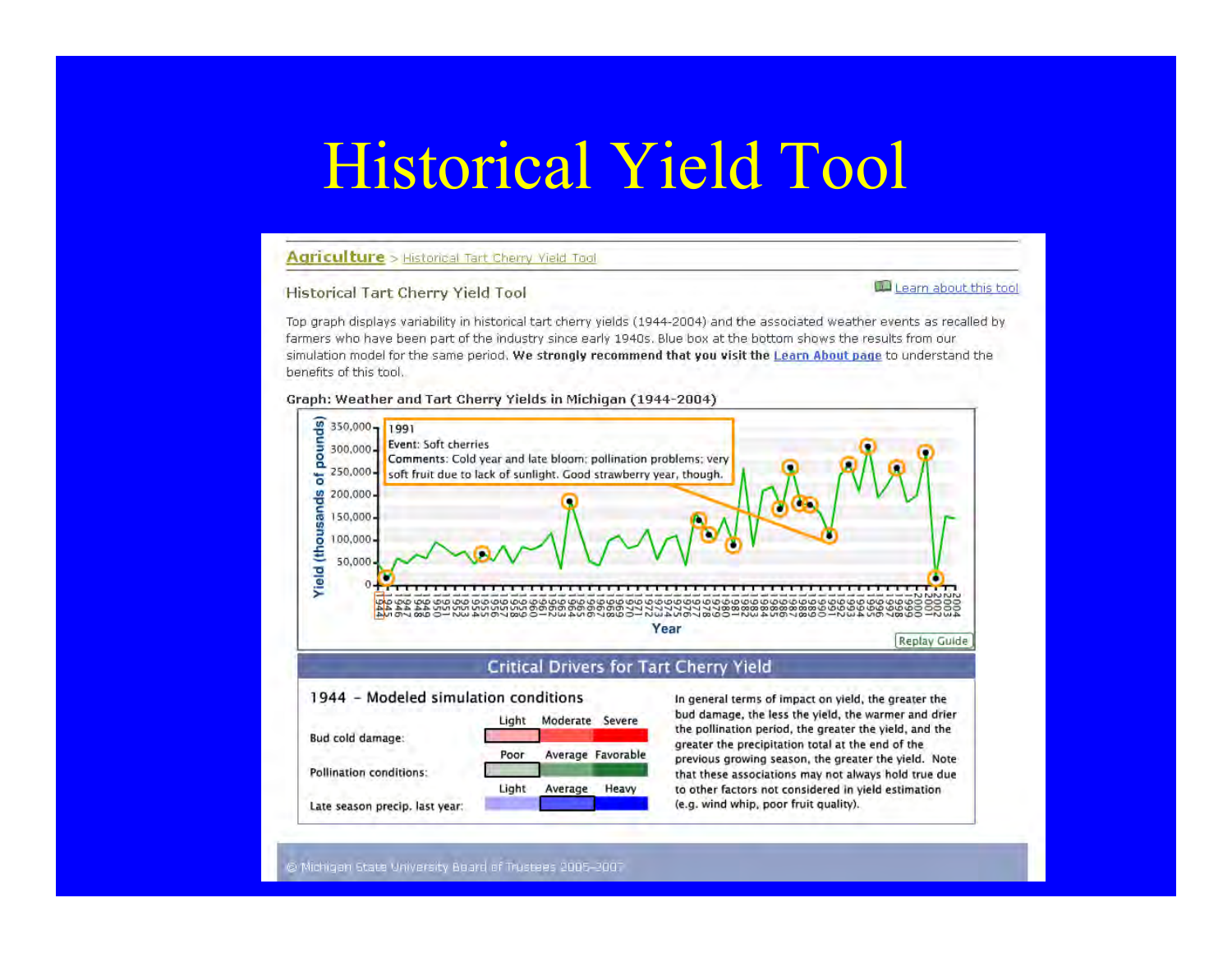## Future Scenarios Tool: Input Page

#### Tools > Future Scenarios Tool Learn about this tool **Future Scenarios Tool** <sup>1</sup> Choose a station from the list below.<sup>[7]</sup> 2 Choose a sector. Agriculture Marquette Sault Ste. Marie Ironwood<sup>®</sup> 3 Choose a climate parameter. [2] **HOTH** Temperature ۰ Maple City Sturgeon Bay **E** Jordan  $\boxed{7}$ <sup>4</sup> Choose a variable type or time period. Lake City Bad Axe Growing Degree Days Hart ٠ Lockport Greenville **•Pontiac**  $\sqrt{2}$ 5 Choose a base. **•**Fredonia Eau Claire Harrow Base 39°F Tart Cherry ٠ 6 Choose a variable. [2] Bad Axe · Maple City Harrow Median Number of Growing Degree Days (GDDs) per Year × Eau Claire Hart Marquette View Conversion Calculator Note: If you need to convert. East Jordan **Ironwood** Pontiac degree or growing degree day Fredonia Lake City Sturgeon Bay units from Fahrenheit ("F) to Celsius (°C), you can use the Greenville Lockport Sault Ste. Marie **View Result** Converter button above to view a conversion calculator. Version 10.8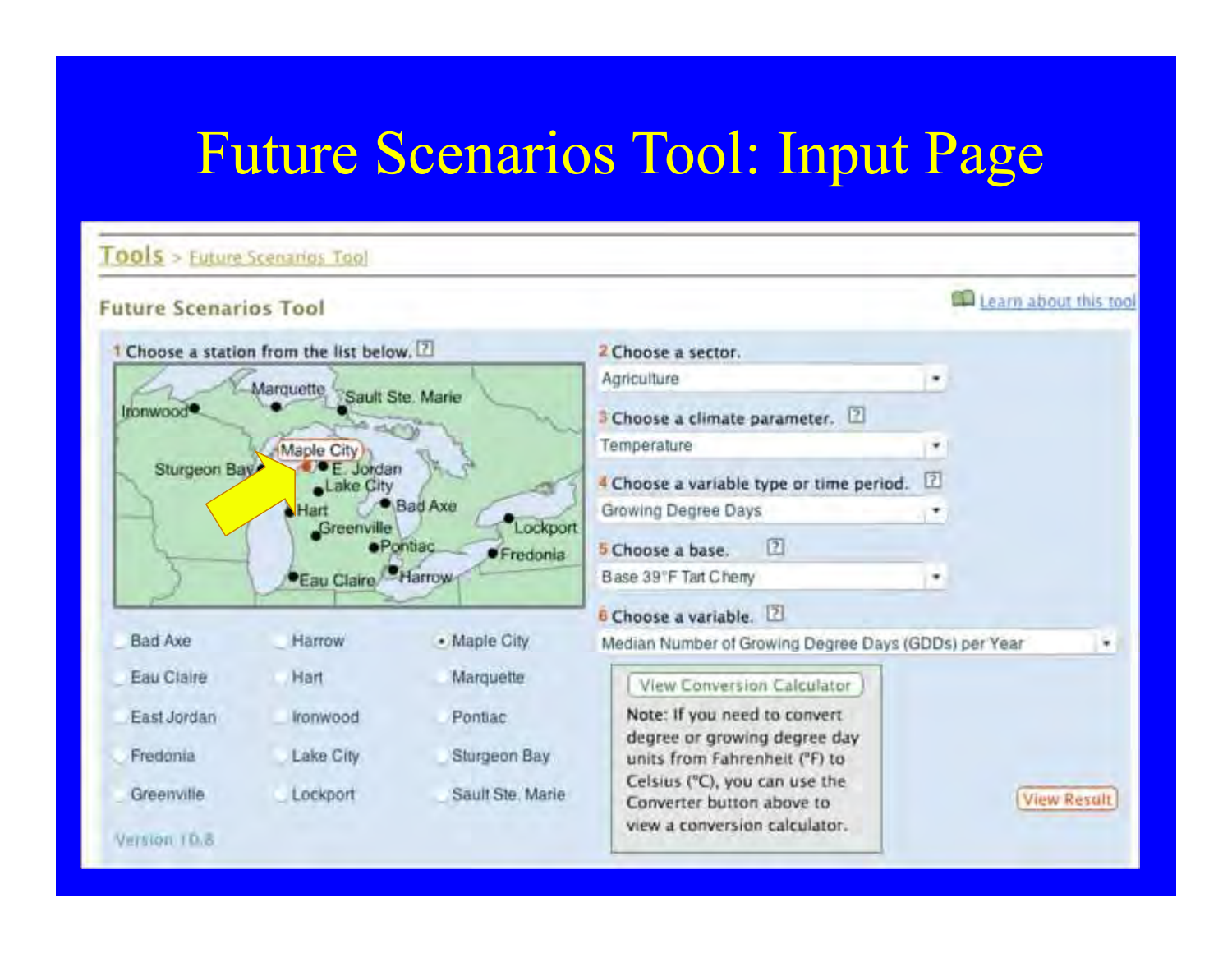## Display Option: Reference Climate

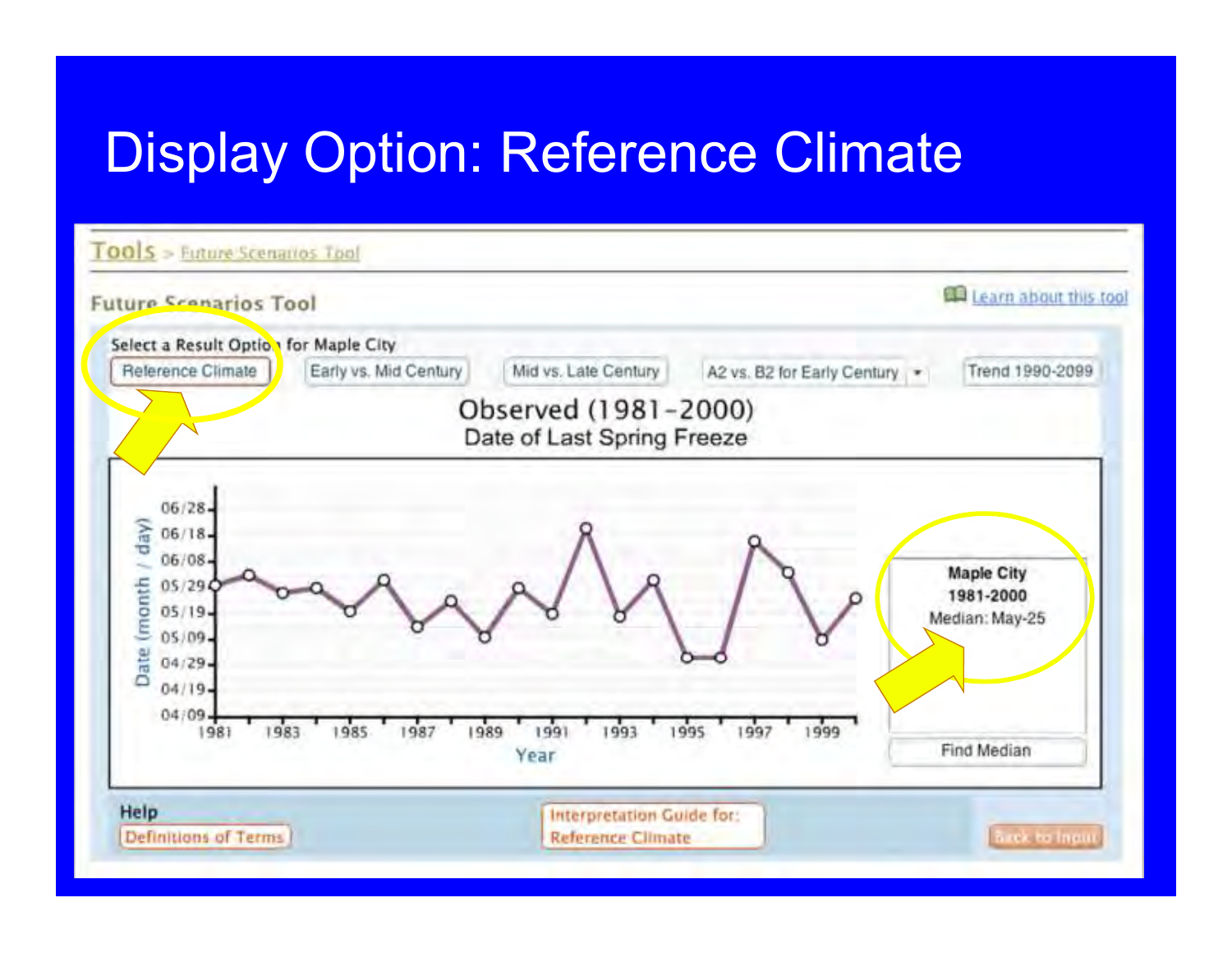## Display Option: Time Slices

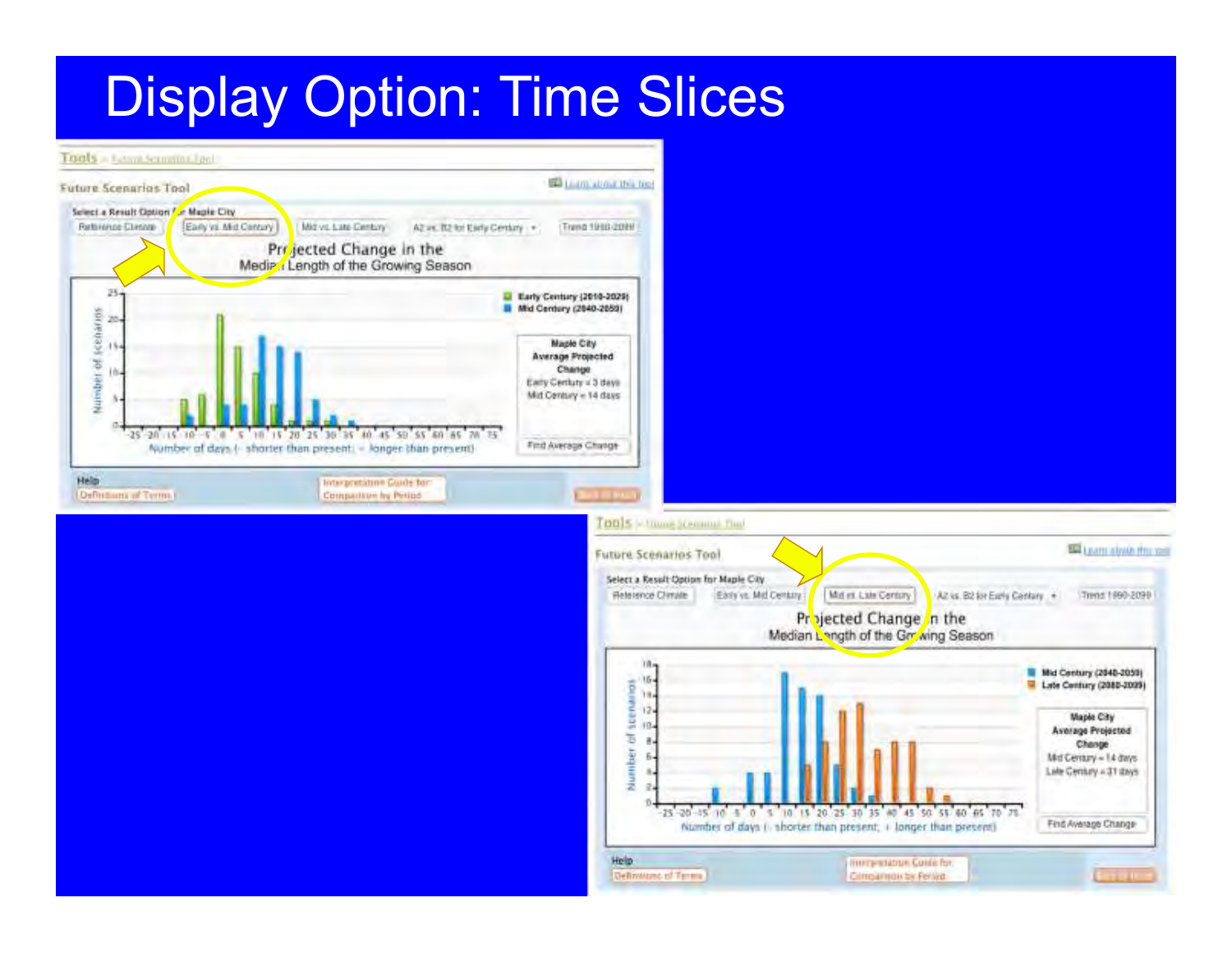### Interpretation Guide*What is a median?*



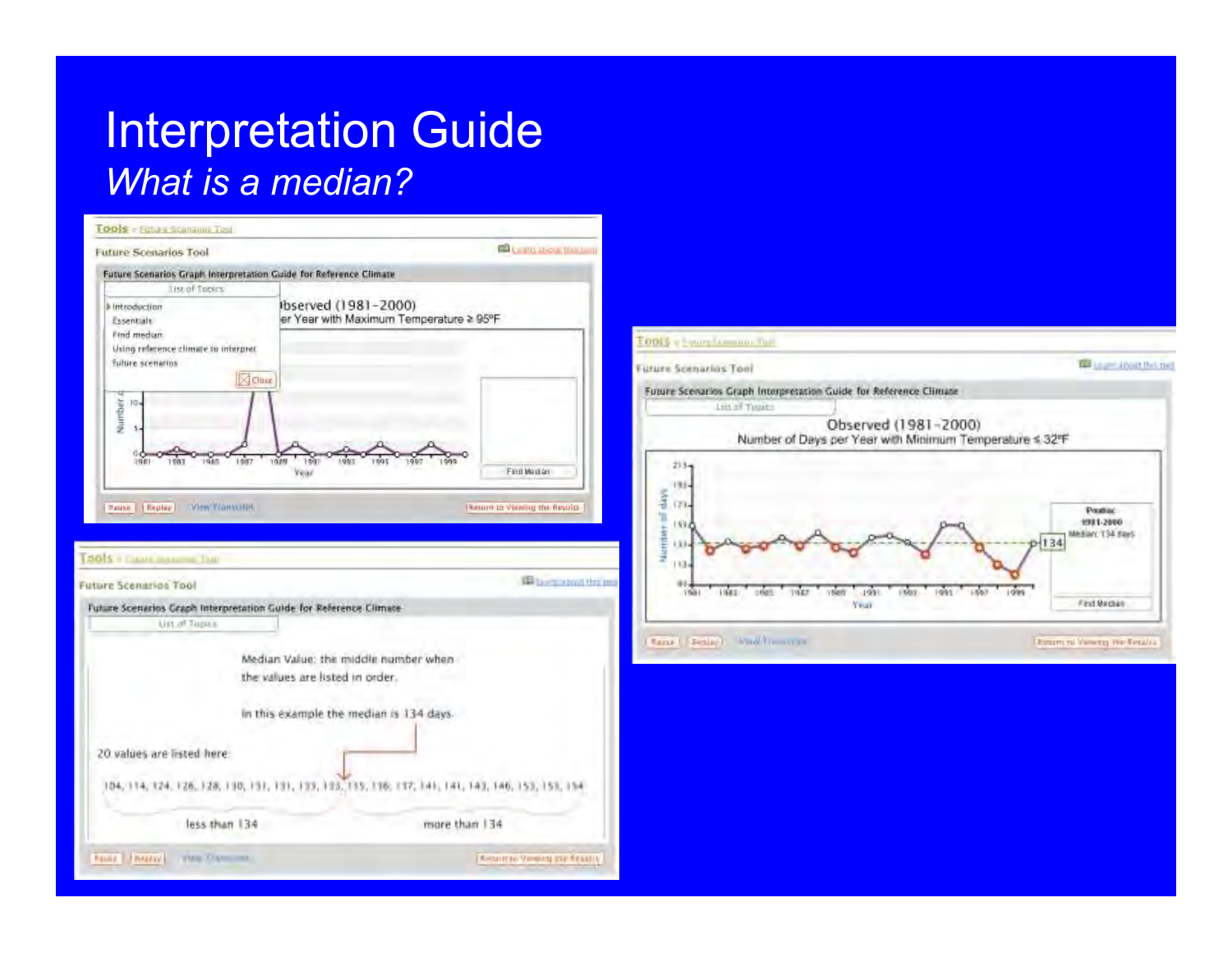# Interpreting Uncertainty

### **Example 1: Consistent signal but considerable uncertainty**

### **Example 2: No clear signal**

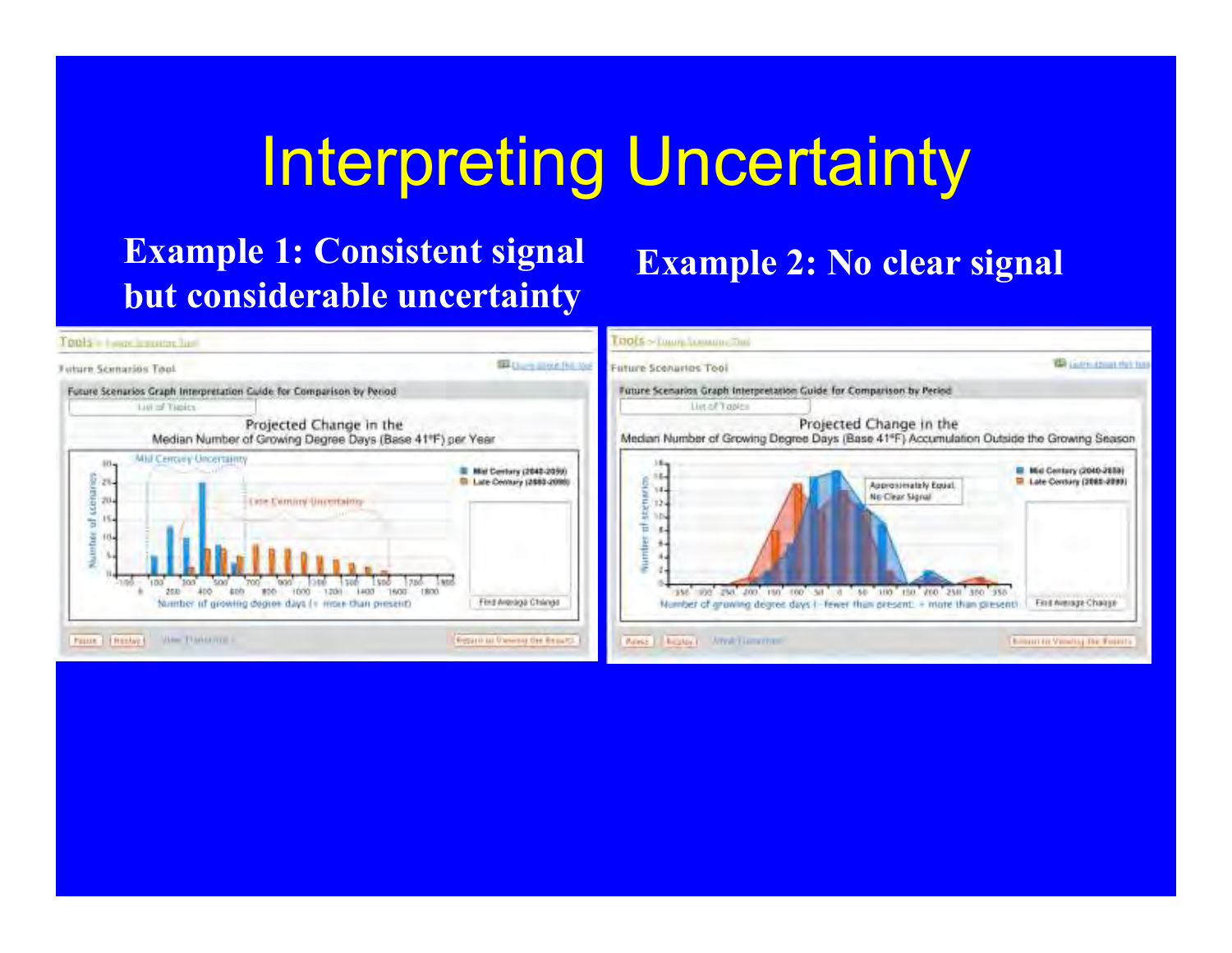![](_page_17_Figure_0.jpeg)

![](_page_17_Figure_1.jpeg)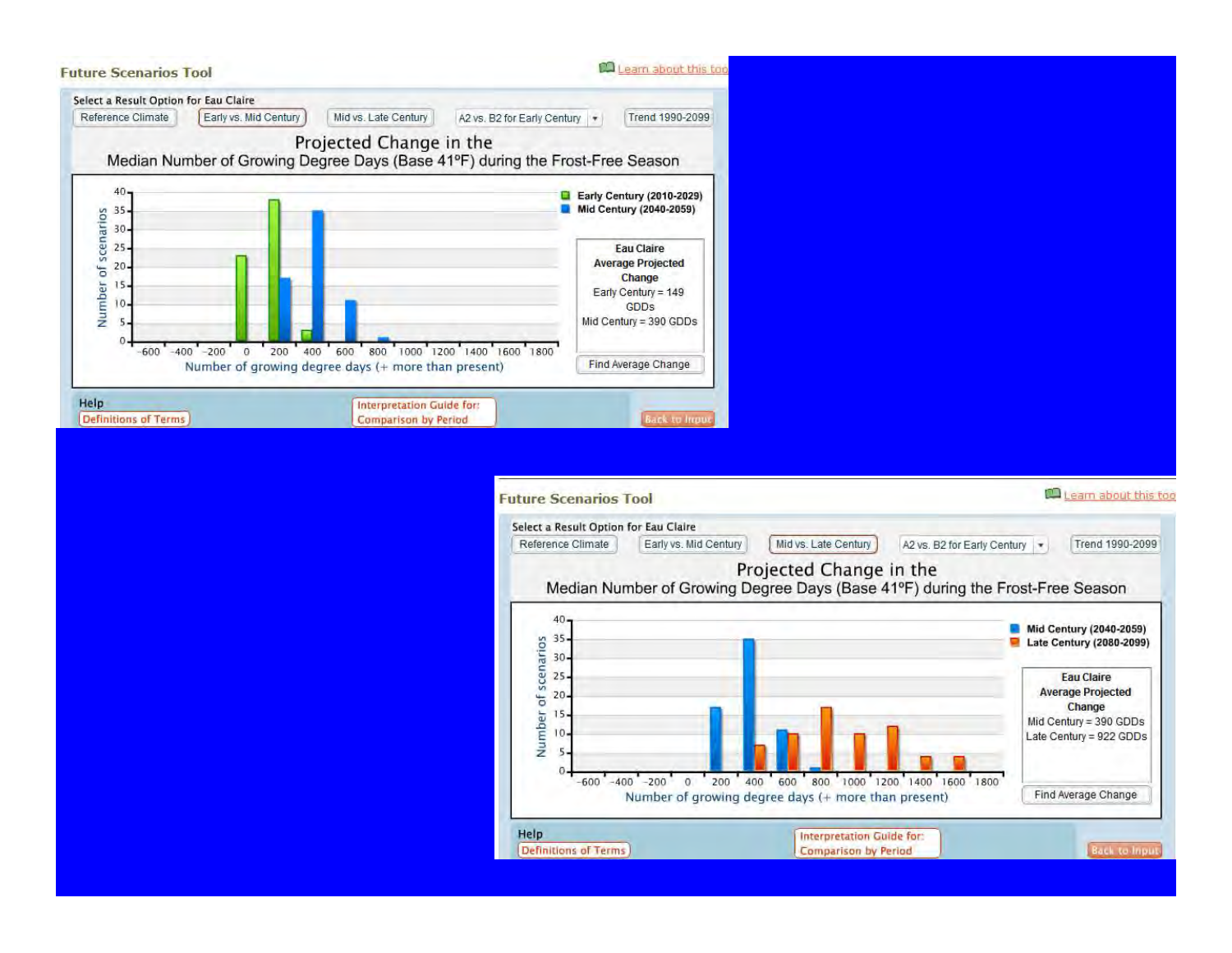![](_page_18_Figure_0.jpeg)

![](_page_18_Figure_1.jpeg)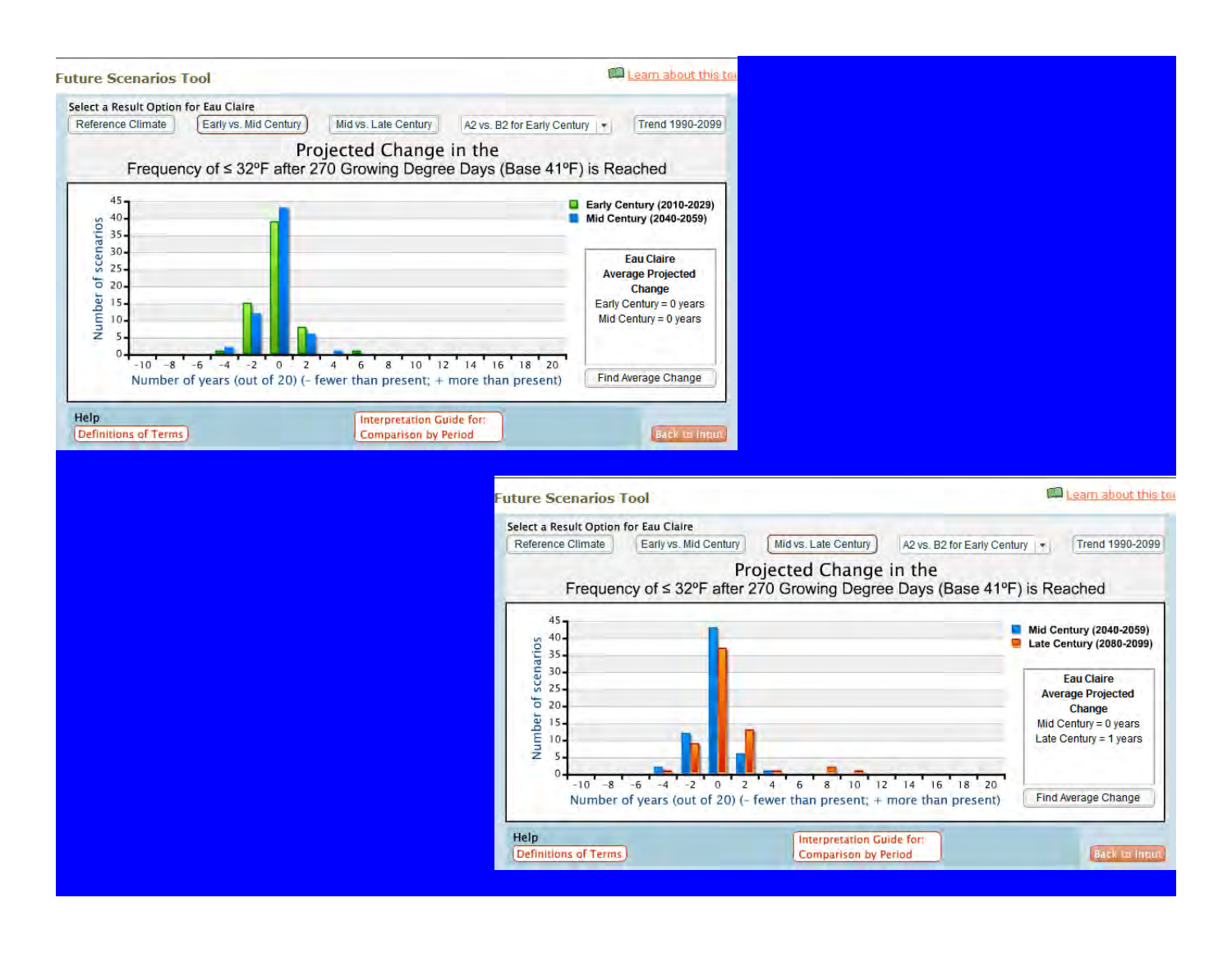# Perennial Crop Investment Tool

|                                                                                                                                                                                                                                                                                                                                                                                                                                                                                                                                                                                                                                                                                    |                                                                   |                   | Glossary   Help   Contact Us |                |              |  |  |  |  |
|------------------------------------------------------------------------------------------------------------------------------------------------------------------------------------------------------------------------------------------------------------------------------------------------------------------------------------------------------------------------------------------------------------------------------------------------------------------------------------------------------------------------------------------------------------------------------------------------------------------------------------------------------------------------------------|-------------------------------------------------------------------|-------------------|------------------------------|----------------|--------------|--|--|--|--|
| <b>Pileus Project</b><br>Climate Science for Decision Makers                                                                                                                                                                                                                                                                                                                                                                                                                                                                                                                                                                                                                       |                                                                   | Q Search:<br>Go.  |                              |                |              |  |  |  |  |
| <b>Home</b>                                                                                                                                                                                                                                                                                                                                                                                                                                                                                                                                                                                                                                                                        | About                                                             | Climate           | <b>Agriculture</b>           | <b>Tourism</b> | <b>Tools</b> |  |  |  |  |
| Tools > Perennial Crop Investment Tool                                                                                                                                                                                                                                                                                                                                                                                                                                                                                                                                                                                                                                             |                                                                   |                   |                              |                |              |  |  |  |  |
| <b>The Learn about this tool Conver Cases</b><br><b>Perennial Crop Investment Tool</b>                                                                                                                                                                                                                                                                                                                                                                                                                                                                                                                                                                                             |                                                                   |                   |                              |                |              |  |  |  |  |
| This tool builds upon the impact of climate on average yield as you estimate the profitability of your orchards<br>during the 5 stages of Production, Growth, Price, Quality and Cash Flow. By including cost information, interest<br>rates and tart cherry prices, this tool enables you to calculate long-term average profitability. You may<br>choose to rely on the default values or customize the information to represent your individual orchard costs.<br>STEP-1: Projected Yield at Peak Production<br>$\Box$ Your primary objective in this section is to calculate the predicted yield per acre, for each year,<br>over the projected life time of a block of trees. |                                                                   |                   |                              |                |              |  |  |  |  |
| $\Box$ Production:                                                                                                                                                                                                                                                                                                                                                                                                                                                                                                                                                                                                                                                                 |                                                                   |                   | <b>Unit</b>                  | Value          |              |  |  |  |  |
| Trees/acre:                                                                                                                                                                                                                                                                                                                                                                                                                                                                                                                                                                                                                                                                        |                                                                   |                   | trees/acre                   | 120            |              |  |  |  |  |
| Expected yield at peak production:                                                                                                                                                                                                                                                                                                                                                                                                                                                                                                                                                                                                                                                 |                                                                   |                   | lbs/tree                     | 100            |              |  |  |  |  |
| $\blacksquare$ Set-aside:<br>production that is not harvested)                                                                                                                                                                                                                                                                                                                                                                                                                                                                                                                                                                                                                     | (Due to the Federal Marketing order, enter the percent of         |                   | <b>Unit</b>                  | Value          |              |  |  |  |  |
|                                                                                                                                                                                                                                                                                                                                                                                                                                                                                                                                                                                                                                                                                    | Expected percent of production marketed (averaged across years) % | 95                |                              |                |              |  |  |  |  |
|                                                                                                                                                                                                                                                                                                                                                                                                                                                                                                                                                                                                                                                                                    |                                                                   | <b>Start Over</b> | $Next$ $\gg$                 |                |              |  |  |  |  |
|                                                                                                                                                                                                                                                                                                                                                                                                                                                                                                                                                                                                                                                                                    |                                                                   |                   |                              |                |              |  |  |  |  |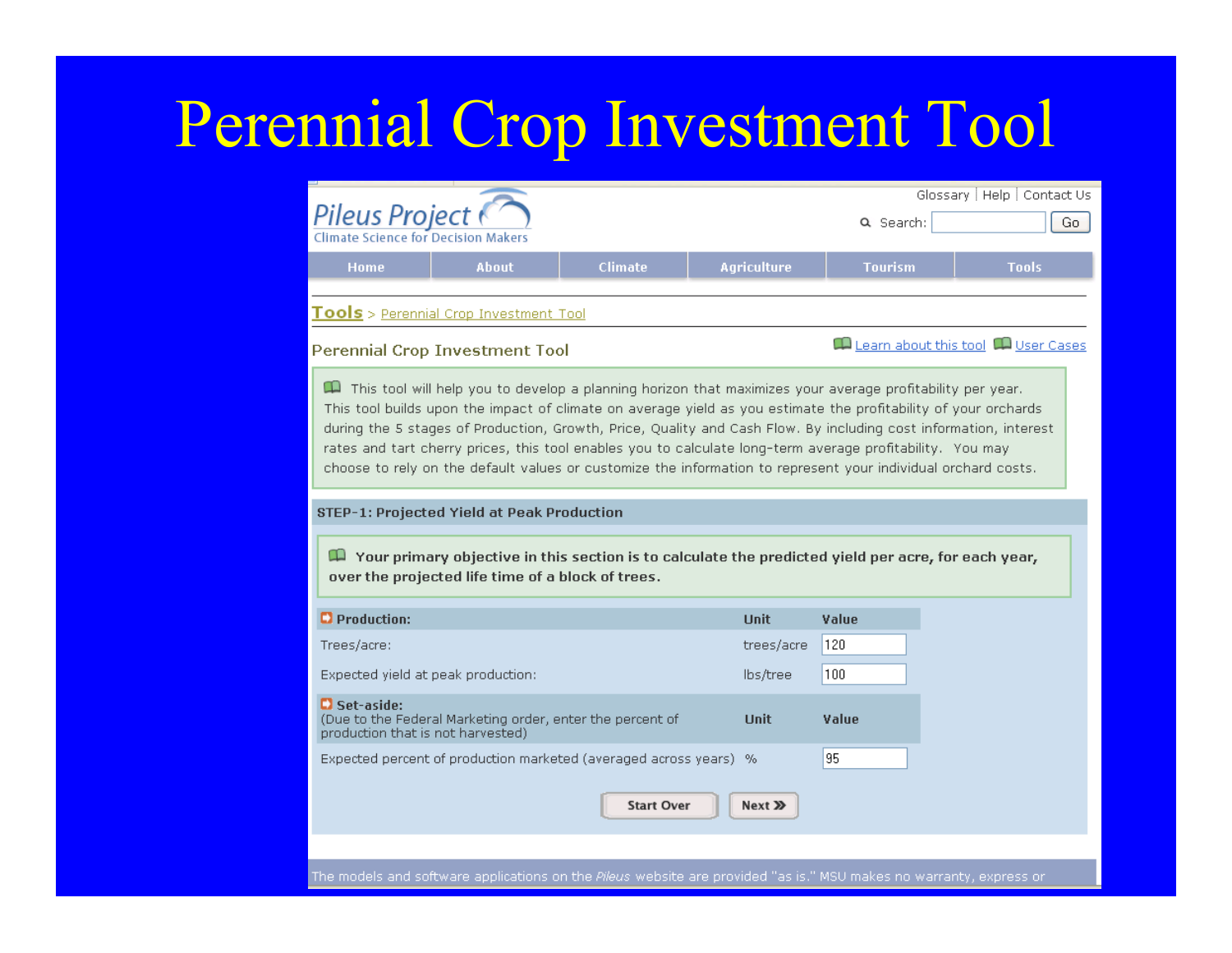## Industry Inputs

![](_page_20_Picture_1.jpeg)

- $\bullet$ Recollections of years of high and low yield.
- $\bullet$  Input on the critical factors that influenced production methods, markets, cost, and price.
- $\bullet$  Provided essential, unpublished data on phenological timing and yield for their orchards.
- $\bullet$  Provided information on the costs incurred over the life cycle of an orchard block.
- $\bullet$  Helped identify the climate parameters most relevant to tart cherry production.
- $\bullet$  Reviewed the initial model output to help assess the adequacy of the models.
- $\bullet$  Provided input on configuration of the decision-support tools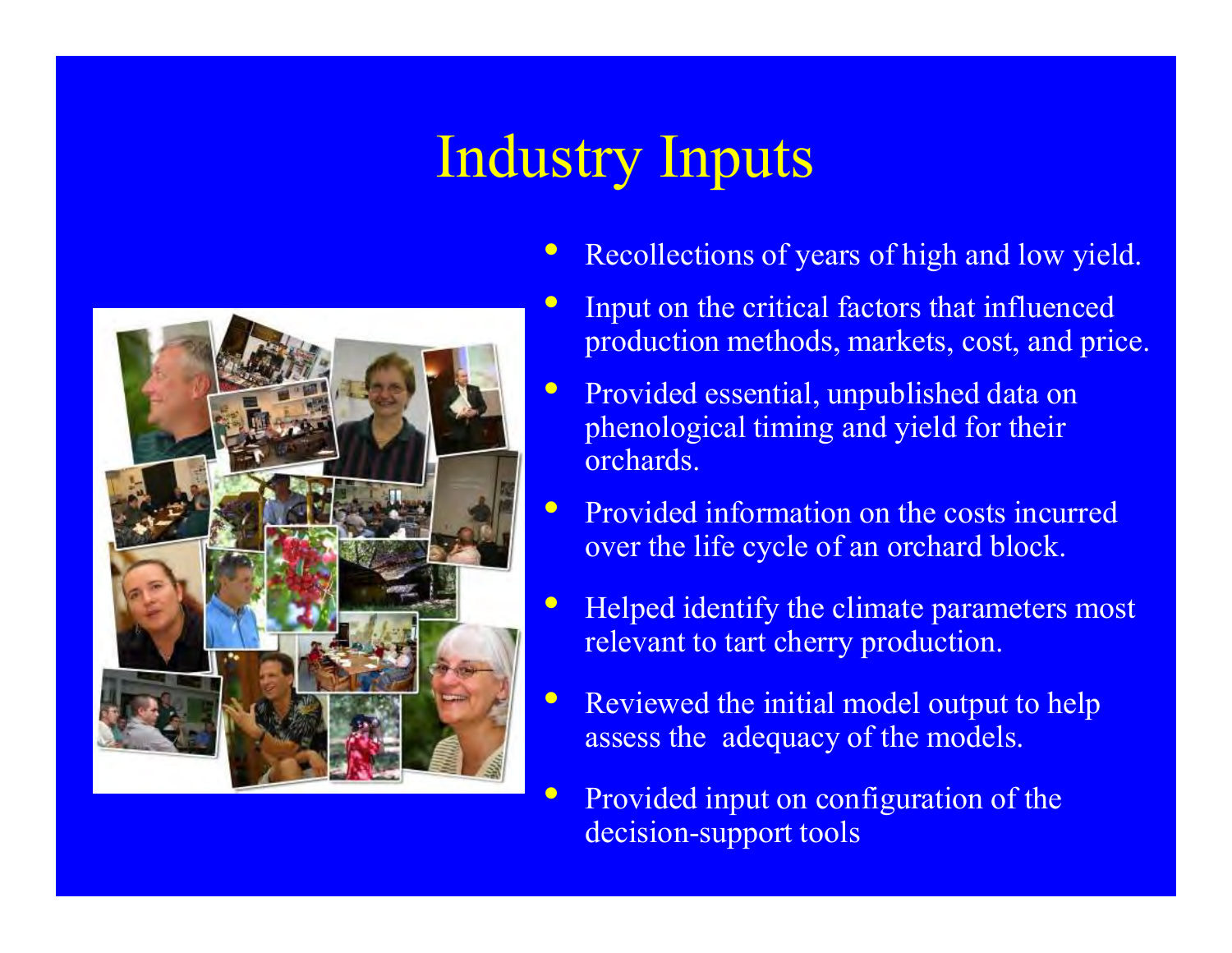![](_page_21_Picture_0.jpeg)

![](_page_21_Picture_1.jpeg)

# CLIMARK: Moving beyond *Pileus*

- $\bullet$  Impetus came from tart cherry industry
	- 2002 freeze event "opened the door" to imports of tart cherries
- Need for an expanded conceptual framework for<br>climate change assessments climate change assessments
	- $\mathcal{L}_{\mathcal{A}}$  Traditional local/regional climate impact and adaptation assessments do not consider important spatial and temporal interactions for international market systems
- The tart cherry industry was an appropriate example industry as: industry as:
	- Highly sensitive to weather and climate extremes
	- $\mathcal{L}_{\mathcal{A}}$ Production is concentrated in a few countries

![](_page_21_Picture_10.jpeg)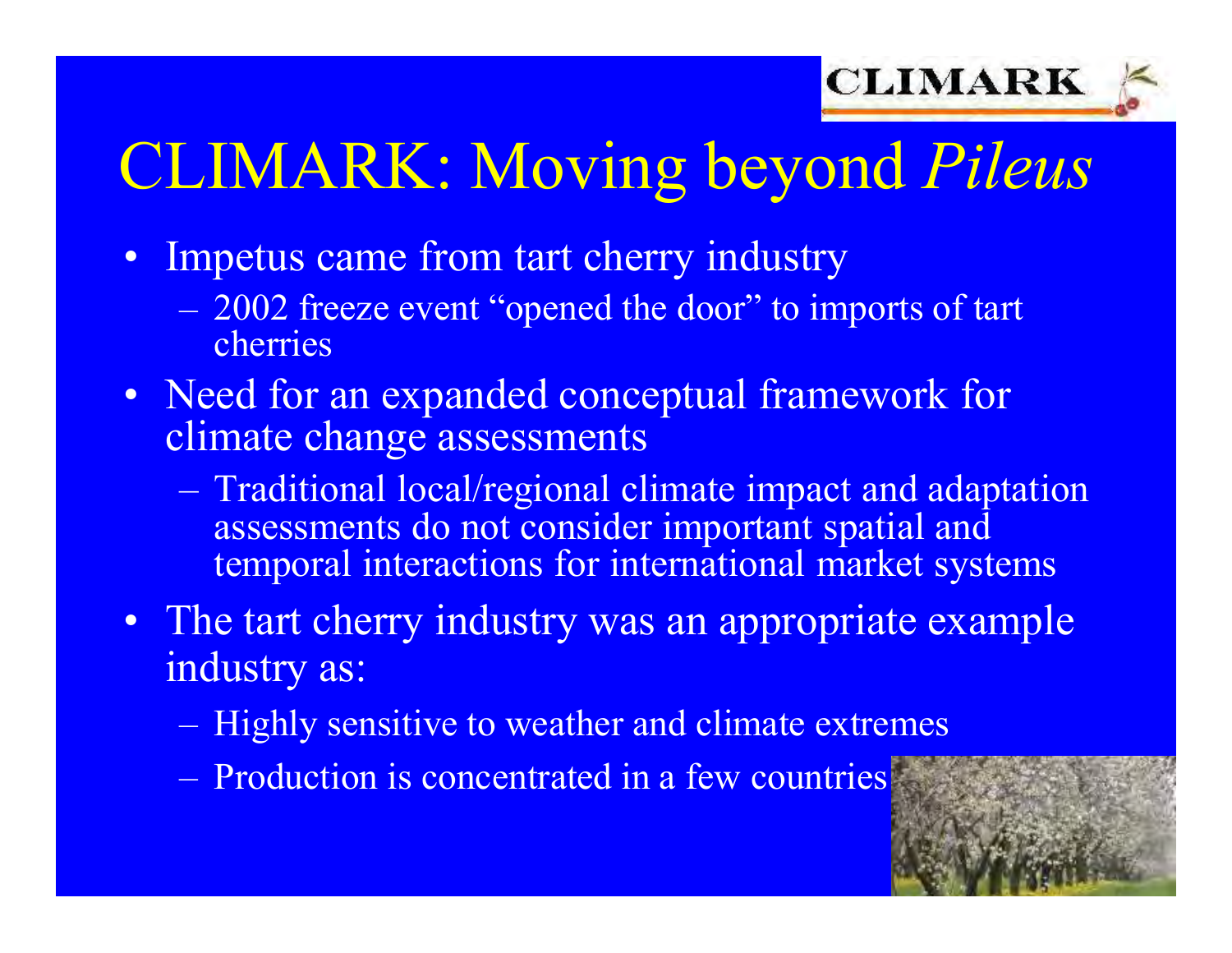![](_page_22_Picture_0.jpeg)

![](_page_22_Picture_1.jpeg)

# CLIMARK Project: Overall Objective

• Can we demonstrate that it is possible, in spite of numerous constraints, to conduct a meaningful, industry-wide assessment of the potential impacts of climate change?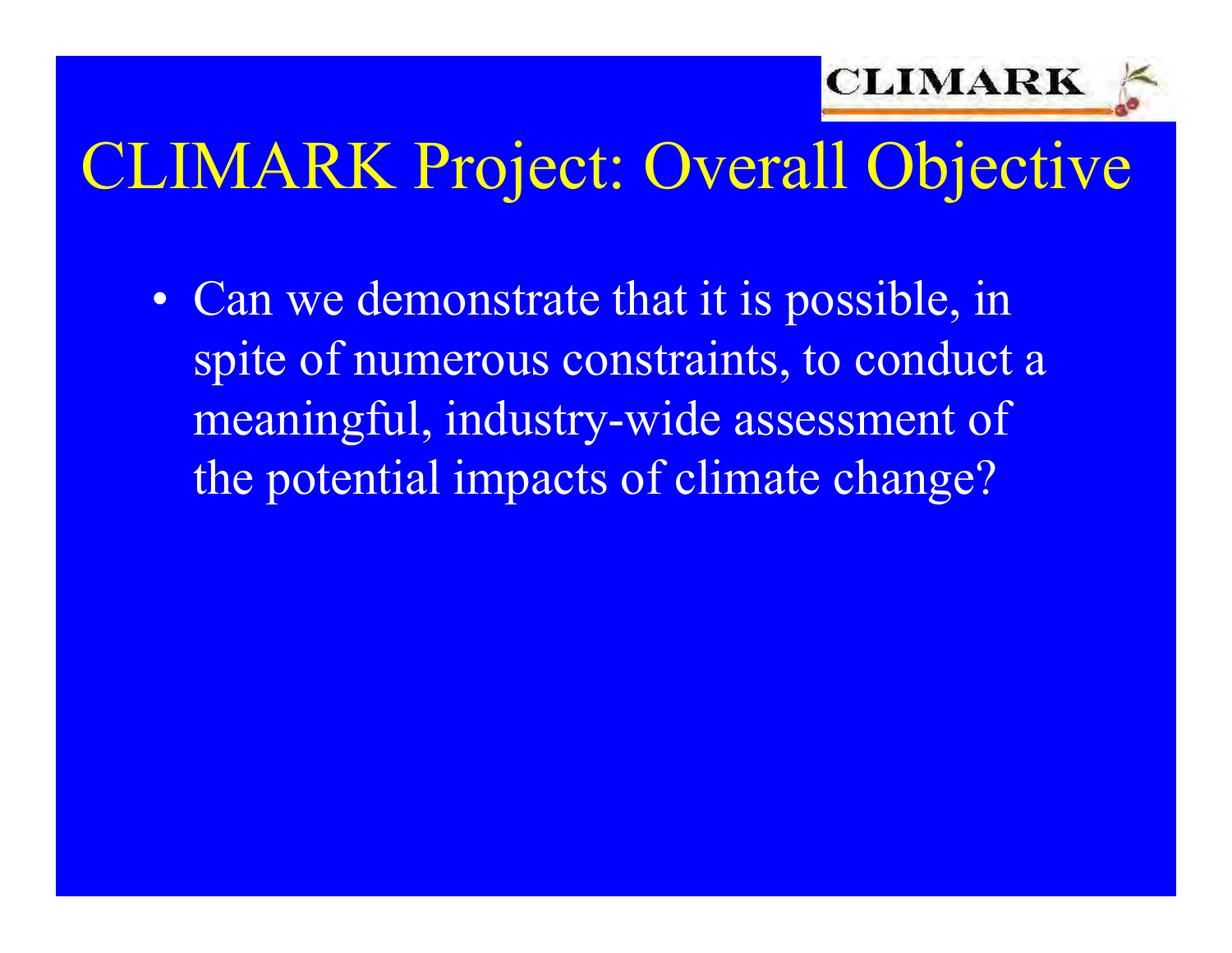### CLIMARK Project

- First step was to build a research team
	- <u>– Liberator Angelski, politik artistik (d. 1878)</u> Agricultural economists, climatologists, computer scientists, economists, horticulturalists
	- $\mathcal{L}_{\mathcal{A}}$ U.S. (Michigan), Germany, Poland, Hungary, Ukraine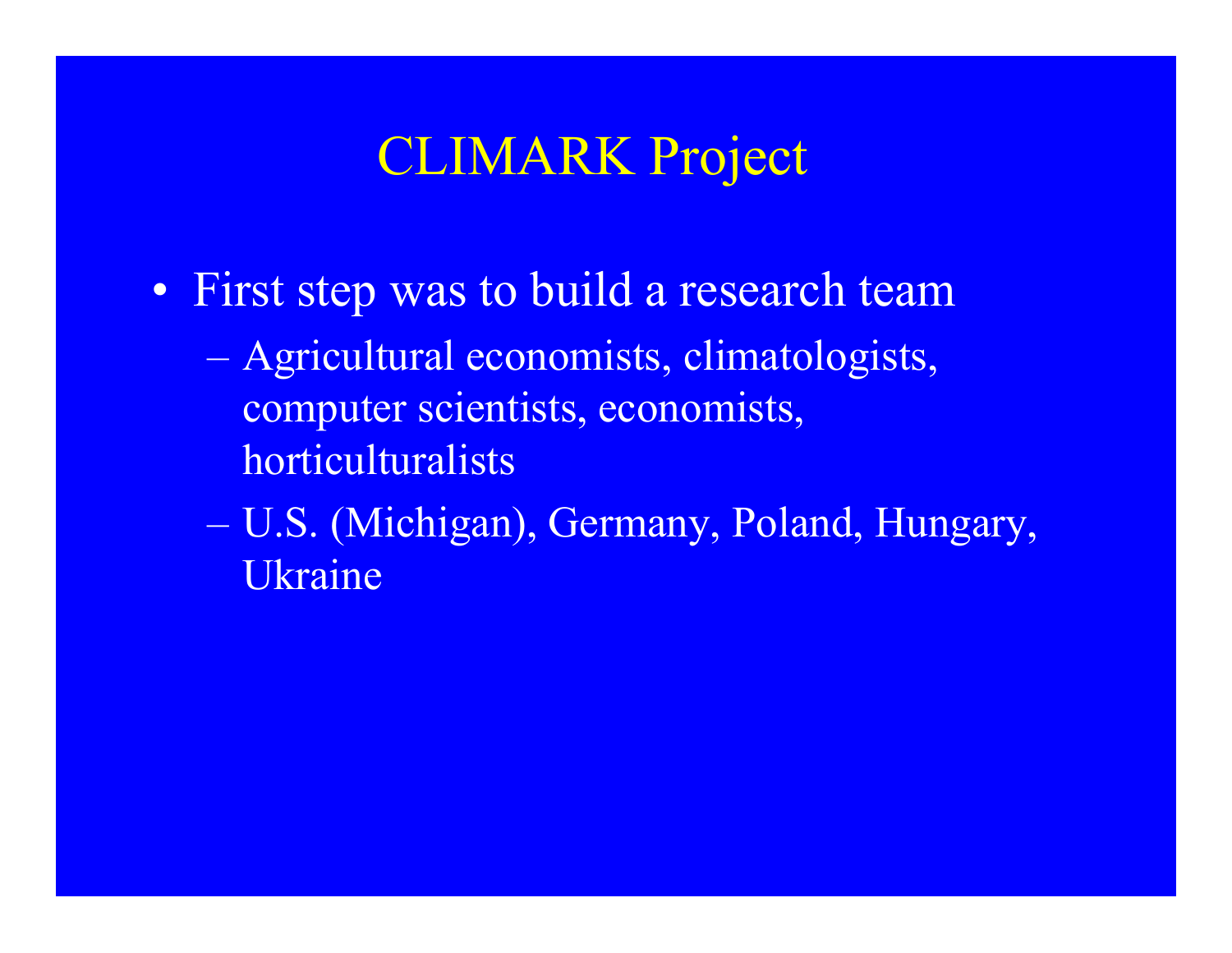![](_page_24_Picture_0.jpeg)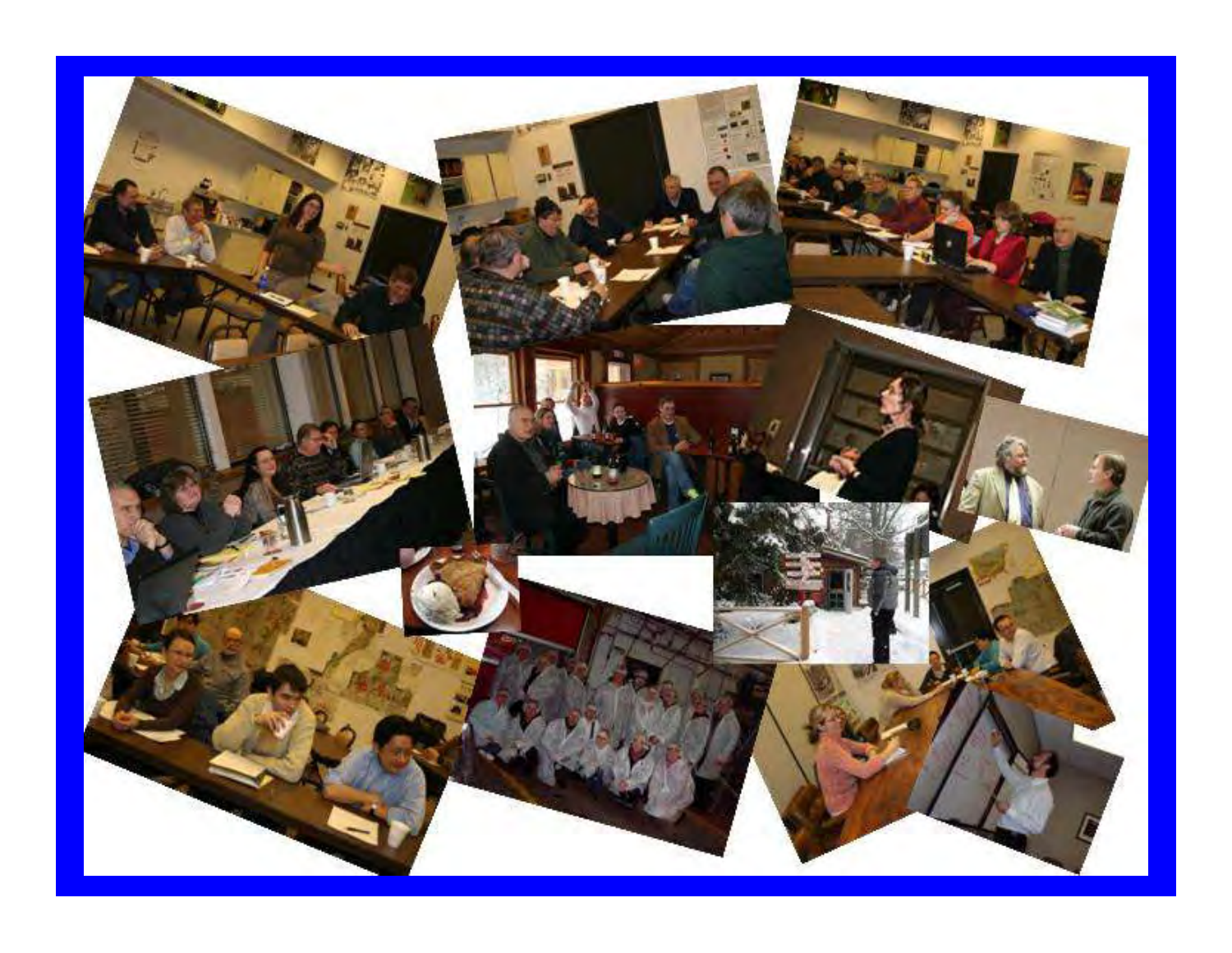### **An "Expanded" Impact Assessment Approach**

![](_page_25_Figure_1.jpeg)

. Winkler, J.A., S. Thornsbury, M. Artavio, F.-M. Chmielewski, D. Kirschke, S. Lee, M. Liszewska, S. Loveridge, P.-N. Tan, S. Zhong, J.A. Andresen, J.R. Black, R. Kurlus, D. Nizalov, N. Olynk, Z. Ustrnul, C. Zavalloni, J.M. Bisanz, G. Bujdosó, L. Fusina, Y. Henniges, P. Hilsendegen, K. Lar, L. Malarzewski, T. Moeller, R. Murmylo, T. Niedzwiedz, O. Nizalova, H. Prawiranata, N. Rothwell, J. van Ravensway, H. von Witzke, and M. Woods, 2010: Multi-regional climate change assessments for international market systems with long-term investments: A conceptual framework. *Climatic Change*, DOI 10.1007/s10584-009-9781-1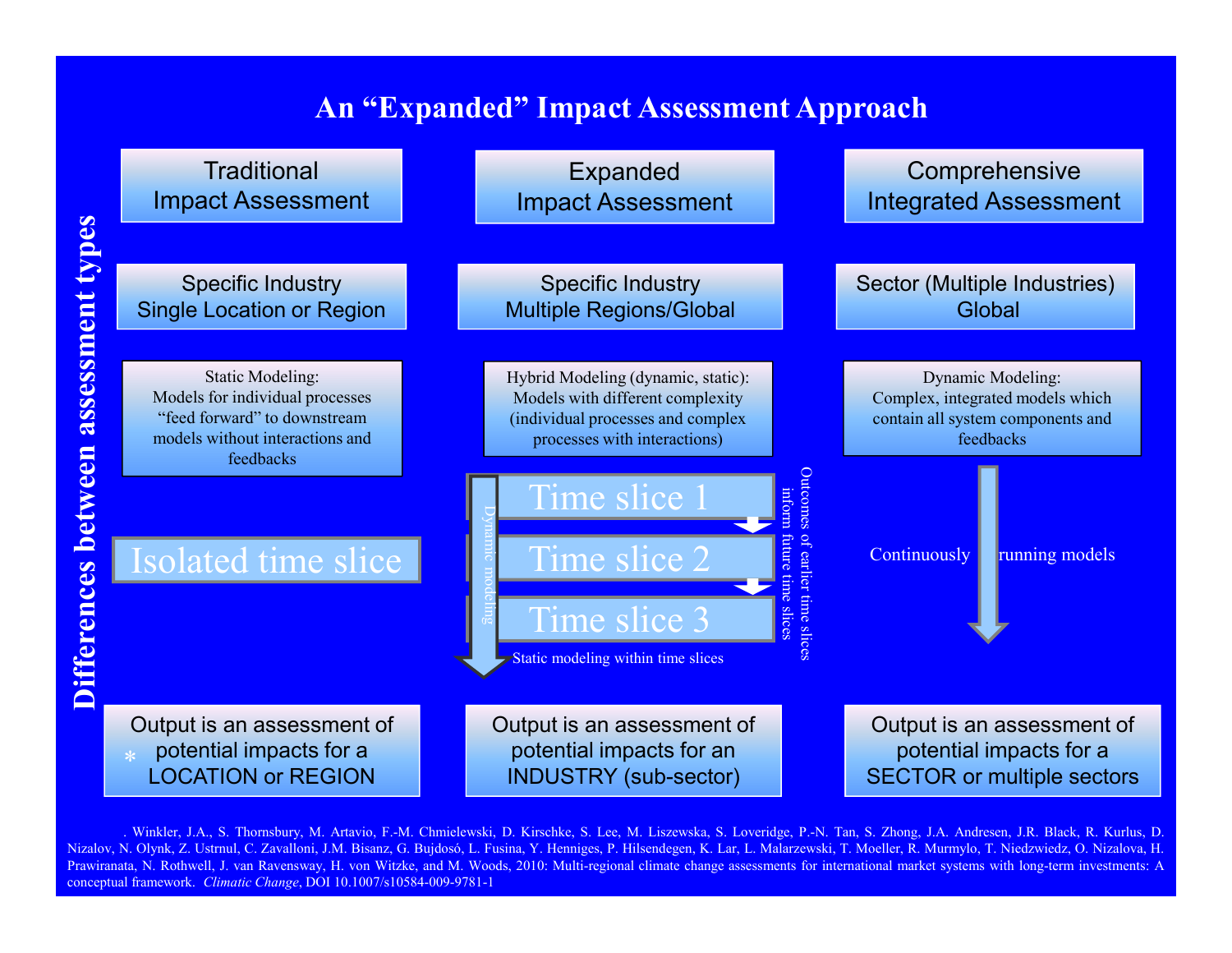### Modeling Approach

![](_page_26_Figure_1.jpeg)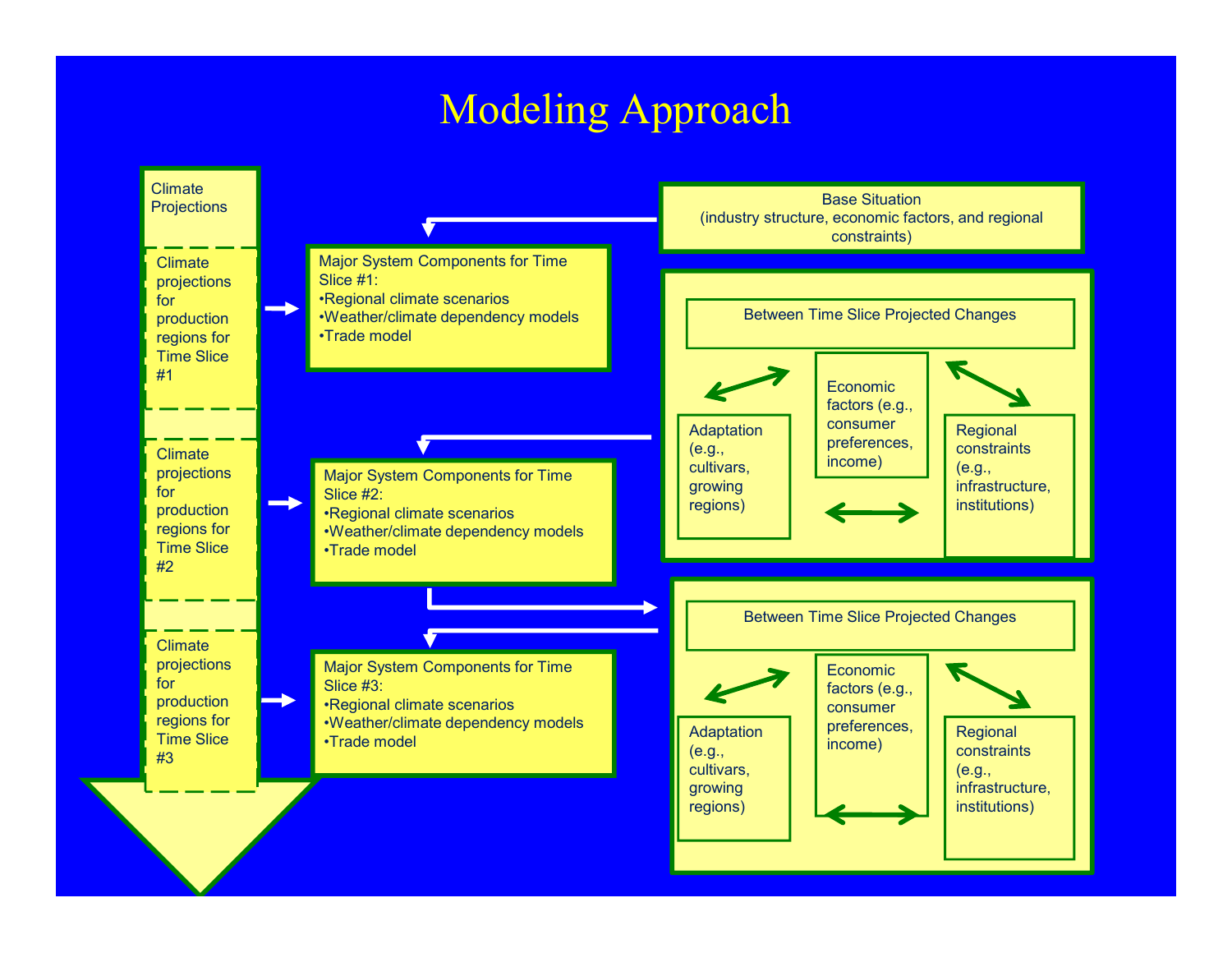# Project Components

#### •Climate projections

- Develop new downscaling procedures that combine dynamic and empirical downscaling
- Evaluation of added value of downscaling

#### $\bullet$ Phenology and yield modeling

- Comparison and improvement of currently available phenology models
- Development of a physically-based yield model for tart cherries
- **Evaluation of the representativeness** of phenology and yield models between diverse growing regions
- $\bullet$  International trade
	- Modify a multi-regional trade model for climate impact analysis
	- Estimate climate change induced<br>shifts in sunnly/demand curves are shifts in supply/demand curves and elasticities
- • Regional economic development
	- Develop future scenarios of macroeconomic variables consistent with emissions scenarios and pathways used in the climate model projections
	- Develop between time-slice projections of regional economic variables (e.g., income)
	- Evaluate impact of potential new<br>production regions (Hkraine) production regions (Ukraine)
- • Adaptation
	- Evaluate different adaptation options
	- Model decision making regarding land conversion (real options approach) under assumption of strategic decision making (i.e., decisions rely on information from early "adopters")
	- Assess public's "willingness to pay" for agricultural adaptation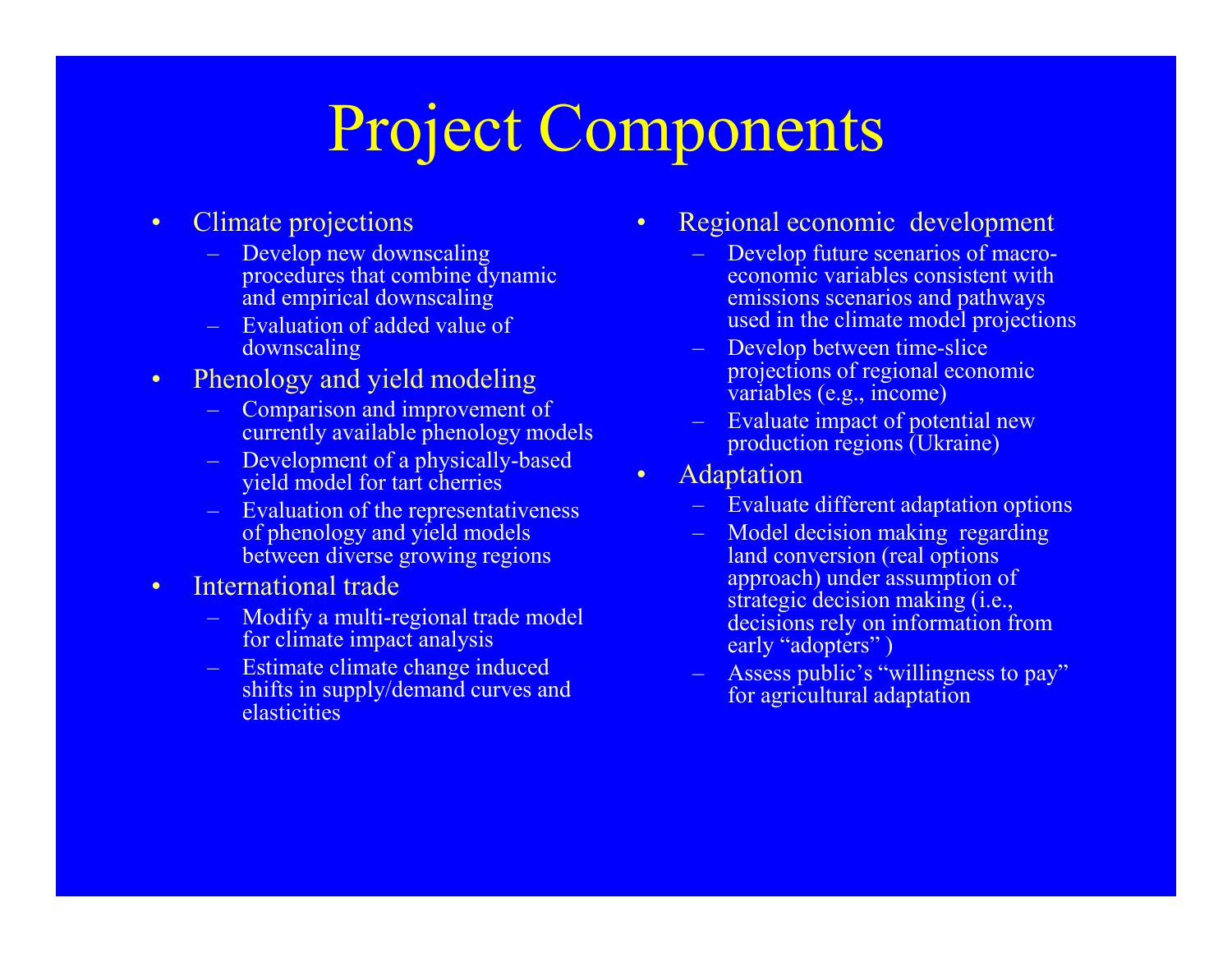## "Meta-Uncertainty"

• Aggregated uncertainty due to differences in the functional form, or structure, of the suite of linked models.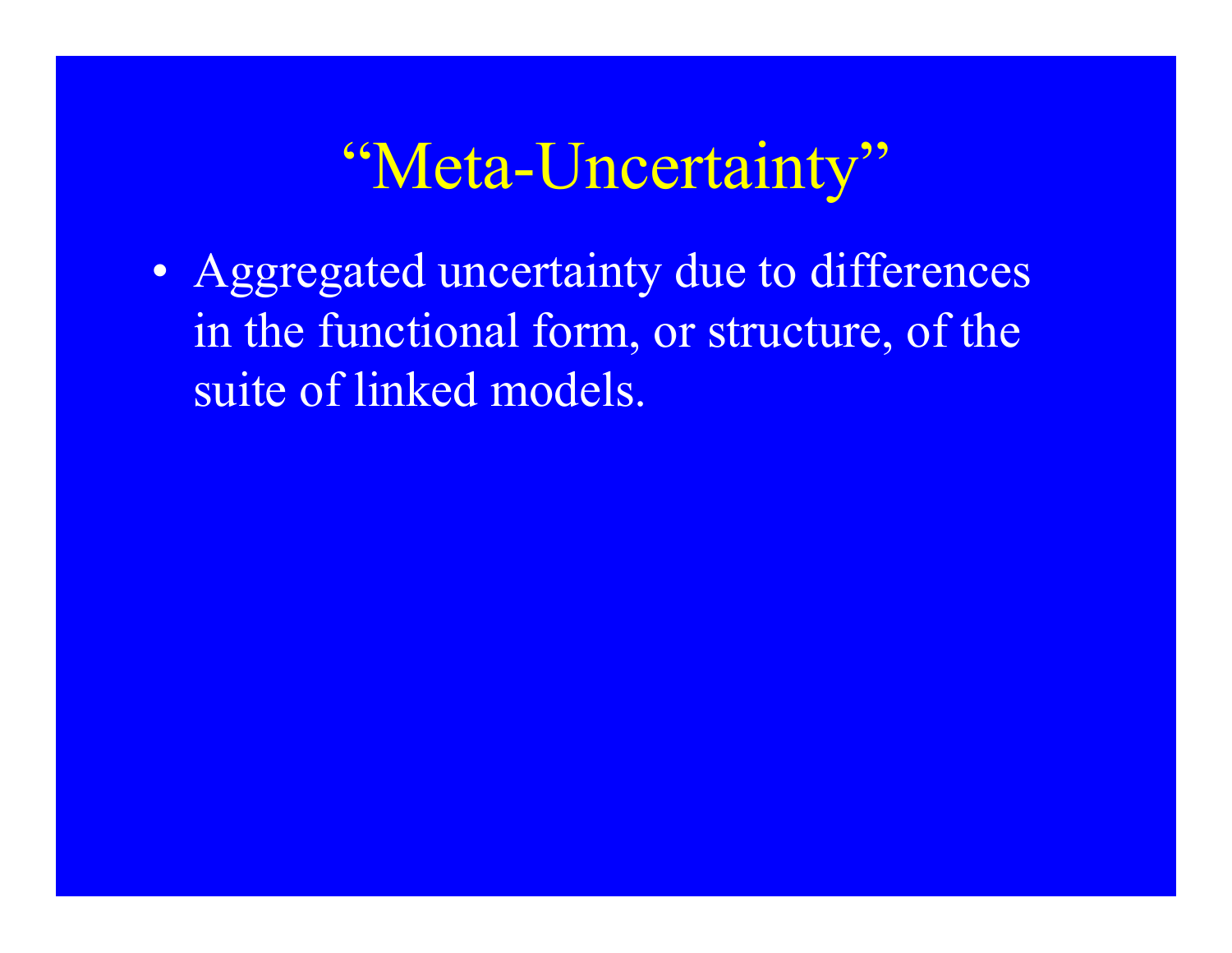# Two Examples of Project Outcomes

- Improved phenology model that performs well in all production regions
- Survey of "willingness to pay"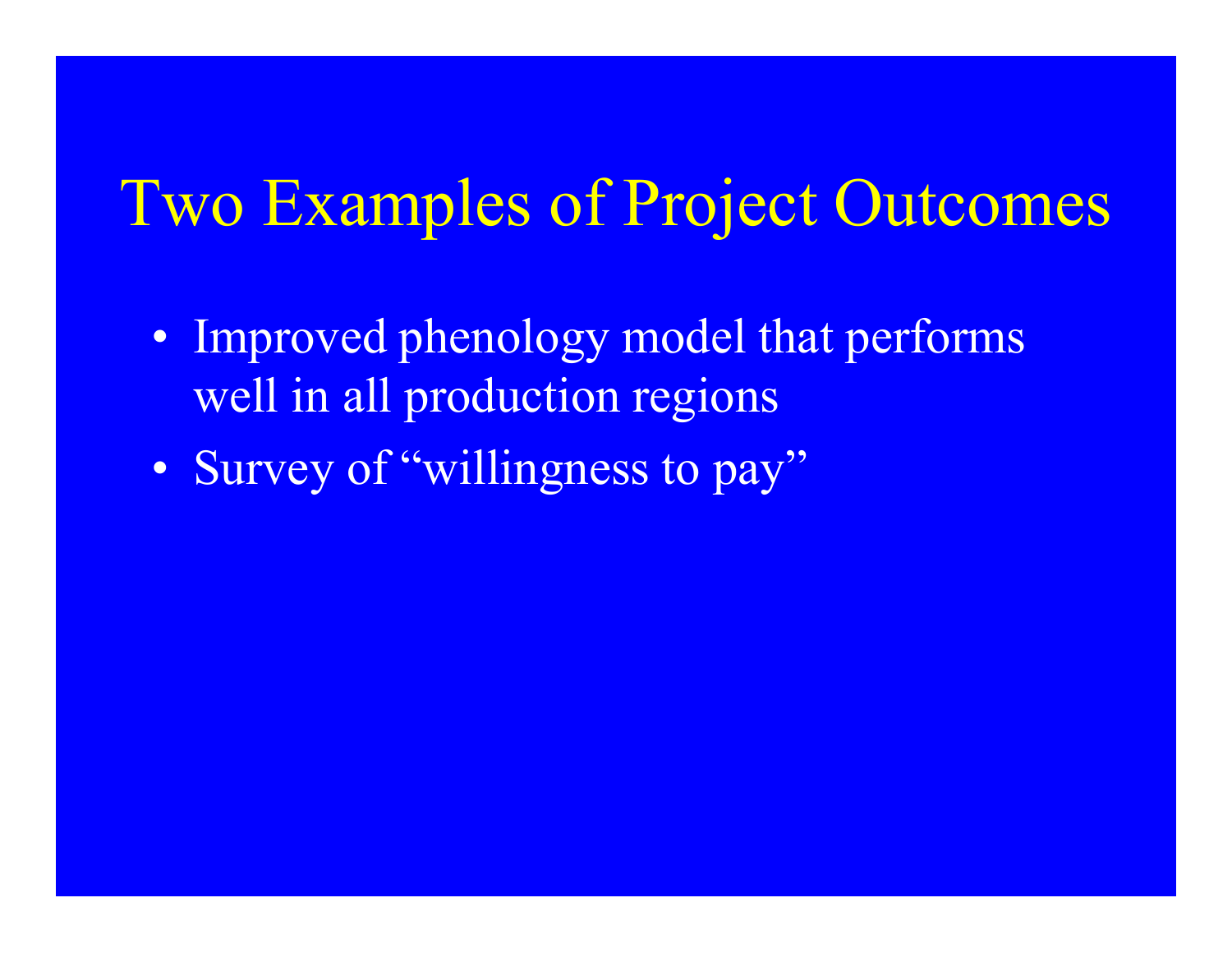# Improved Phenology Models

- $\bullet$  Climatic change can differently influence the date of dormancy release for deciduous fruit crops. For this reason, phenological models need to consider both chilling and forcing to calculate possible shifts in the beginning of cherry blossom.
- $\bullet$  Developed a combined chilling/forcing model (M4DL) which calculates the chilling requirement in chill portions and the forcing requirement in photothermal units (modified GDD-model).
- $\bullet$  The introduction of a day length term in the forcing model reduced the RMSE by about 1 to 3 days compared to models without a day length term

![](_page_30_Figure_4.jpeg)

*External Model Validation at CLIMARK Experimental Sites in Michigan Model M4DL, Maple City*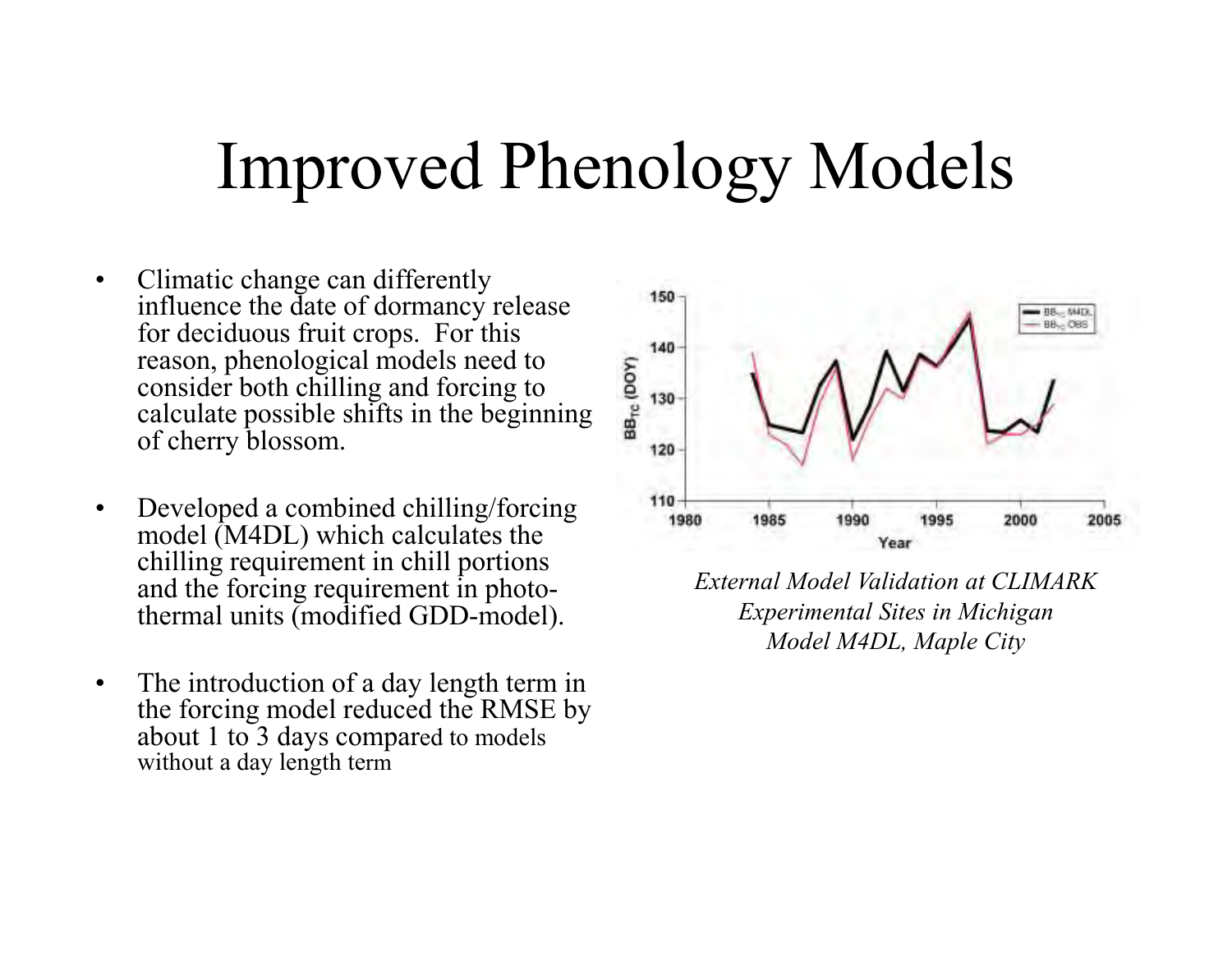# Public Opinion Survey

- Purpose: Explore public attitudes toward support of climate change adaptation of the agriculture sector
- Added questions to Michigan State University's 61st quarterly State of the State Survey (SOSS)
- Feb. 14-April 15 phone survey
- 963 adult Michigan residents responded
- Every SOSS also includes standard questions about income, age, gender, etc.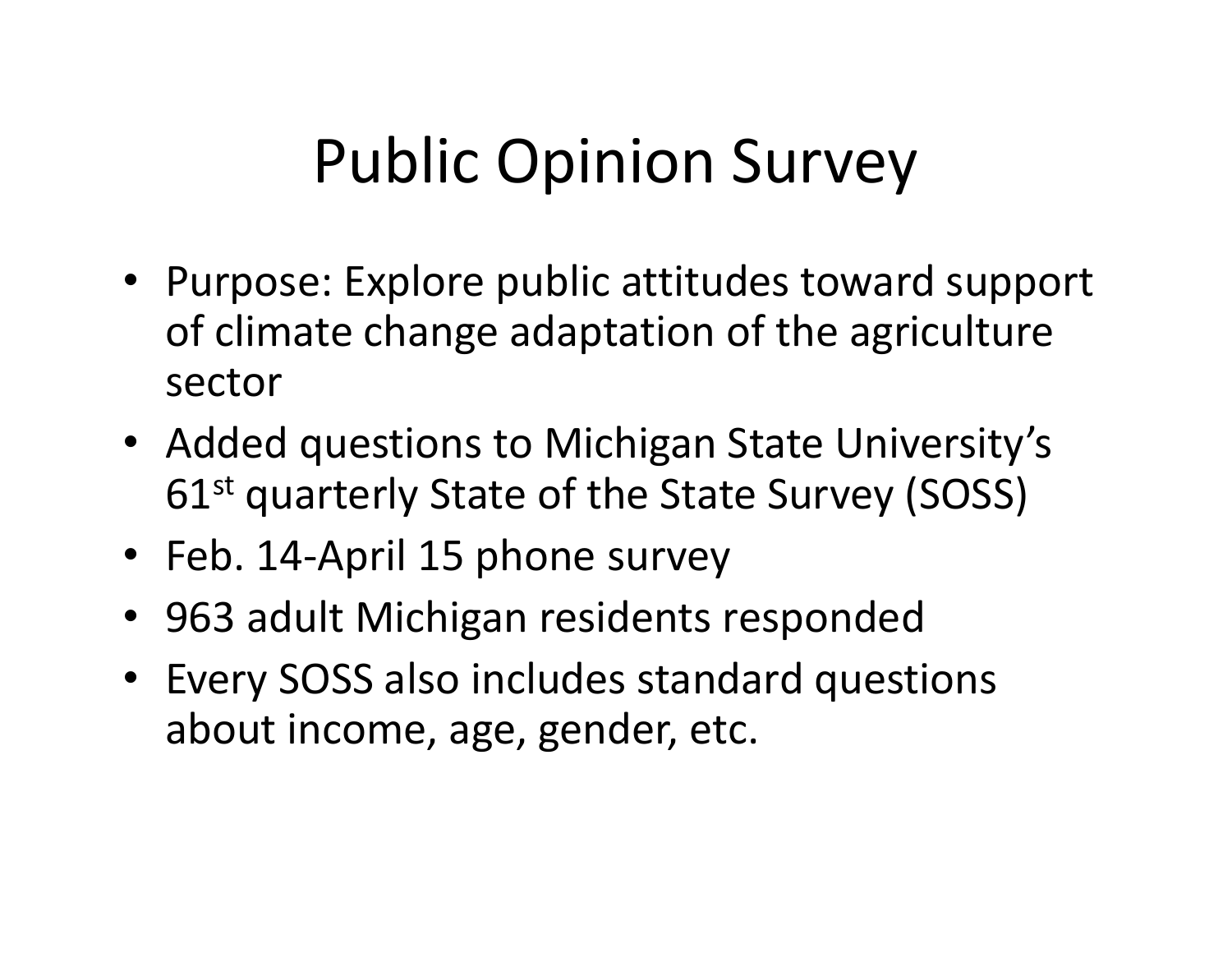# Preliminary Results – Basic Frequencies

Unit:%

|                          | <b>State Government</b> |                    | <b>US Government</b> |           |  |
|--------------------------|-------------------------|--------------------|----------------------|-----------|--|
|                          |                         | Corn&soy Veg&Fruit | Corn&soy             | Veg&Fruit |  |
| <b>Strongly agree</b>    | 22.4                    | 19.9               | 19.1                 | 20.2      |  |
| <b>Somewhat agree</b>    | 43.1                    | 48.5               | 48.4                 | 45.4      |  |
| <b>SUBTOTAL</b>          | 65.5                    | 68.4               | 67.6                 | 65.6      |  |
| <b>Somewhat disagree</b> | 16.8                    | 15.4               | 14.4                 | 16.8      |  |
| <b>Strongly disagree</b> | 13.8                    | 11.9               | 13.9                 | 14.1      |  |
| Don't know               | 3.9                     | 4.4                | 4.2                  | 3.4       |  |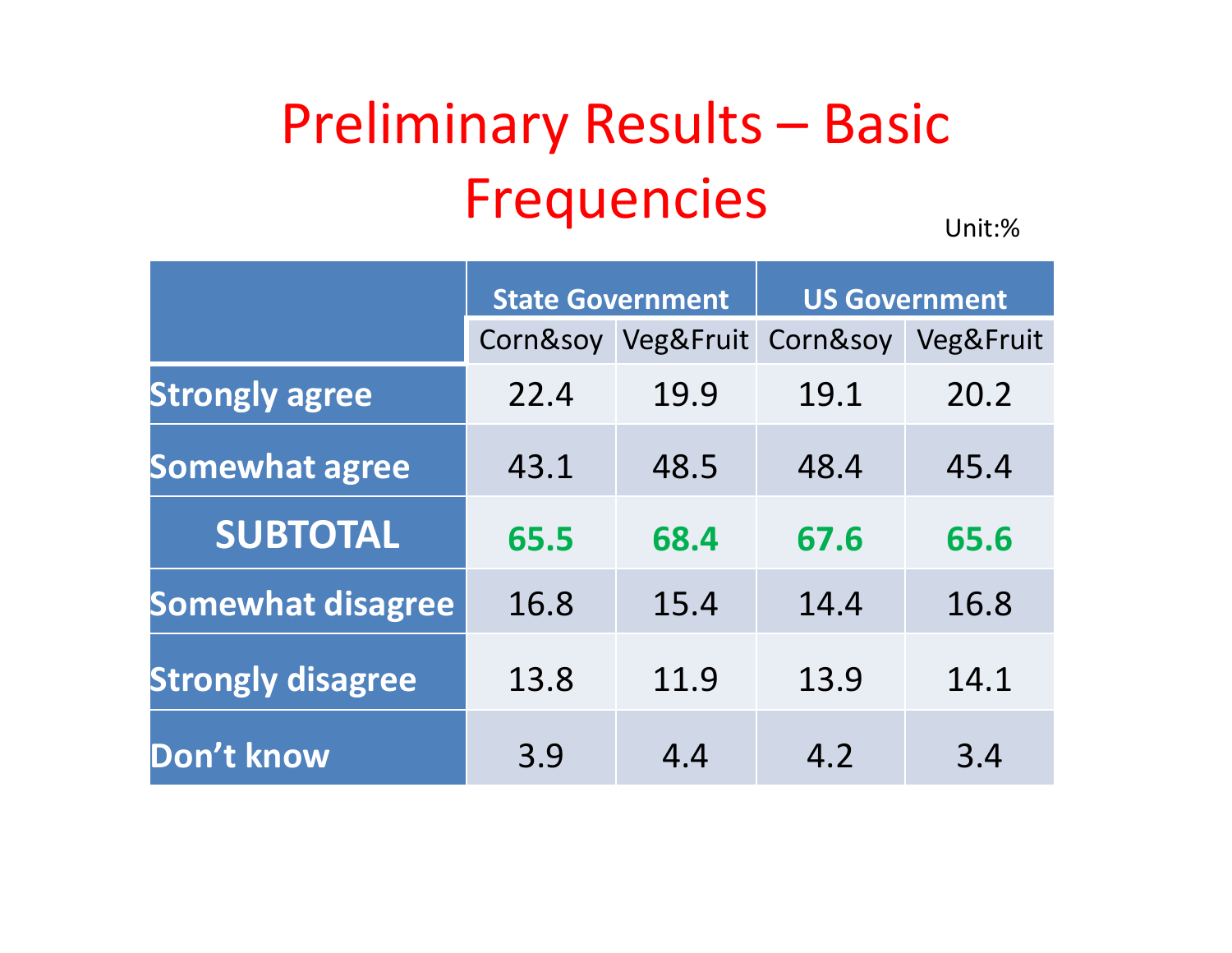# Federal Gov't Role - Farmer

## Adaptation

| <b>National Government's Role - Corn/Soybean</b>     |               |               |                      |       |           |  |  |  |  |
|------------------------------------------------------|---------------|---------------|----------------------|-------|-----------|--|--|--|--|
|                                                      | <b>Before</b> | $1st$ Week of | 2 <sup>nd</sup> Week | After |           |  |  |  |  |
|                                                      | Event         | Event         | of Event             | Event | All dates |  |  |  |  |
| <b>Strongly Agree</b>                                | 15.9%         | 34.8%         | 26.7%                | 8.7%  | 19.1%     |  |  |  |  |
| <b>Somewhat Agree</b>                                | 50.2%         | 44.5%         | 36.6%                | 54.6% | 48.4%     |  |  |  |  |
| <b>Subtotal</b>                                      | 66.2%         | 79.3%         | 63.3%                | 63.4% | 67.6%     |  |  |  |  |
| <b>Somewhat Disagree</b>                             | 16.7%         | 9.5%          | 10.7%                | 15.8% | 14.4%     |  |  |  |  |
| <b>Strongly Disagree</b>                             | 12.8%         | 7.2%          | 21.9%                | 16.7% | 13.9%     |  |  |  |  |
| <b>Don't know</b>                                    | 4.4%          | 4.0%          | 4.0%                 | 4.1%  | 4.2%      |  |  |  |  |
| <b>National Government's Role - Fruit/Vegetables</b> |               |               |                      |       |           |  |  |  |  |
| <b>Strongly Agree</b>                                | 18.7%         | 29.2%         | 26.9%                | 12.4% | 20.2%     |  |  |  |  |
| <b>Somewhat Agree</b>                                | 42.8%         | 46.4%         | 38.9%                | 52.8% | 45.4%     |  |  |  |  |
| <b>Subtotal</b>                                      | 61.4%         | 75.6%         | 65.7%                | 65.2% | 65.6%     |  |  |  |  |
| <b>Somewhat Disagree</b>                             | 22.4%         | 14.3%         | 5.2%                 | 15.3% | 16.8%     |  |  |  |  |
| <b>Strongly Disagree</b>                             | 12.1%         | 7.3%          | 24.8%                | 17.3% | 14.1%     |  |  |  |  |
| <b>Don't know</b>                                    | 4.2%          | 2.8%          | 4.3%                 | 2.2%  | 3.4%      |  |  |  |  |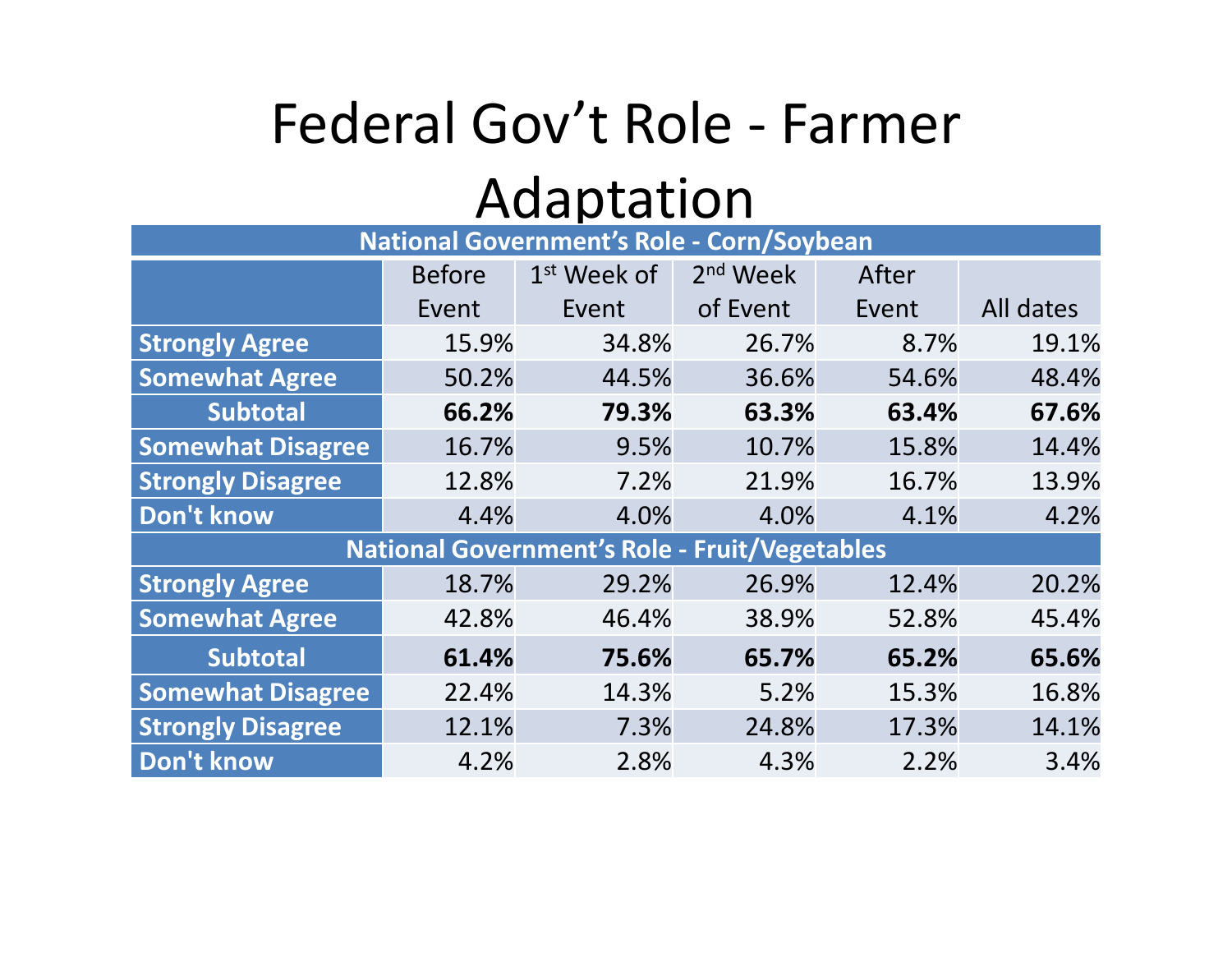![](_page_34_Picture_0.jpeg)

# CLIMARK "Challenges"

• Data (availability, differences in recording and reporting conventions, etc.)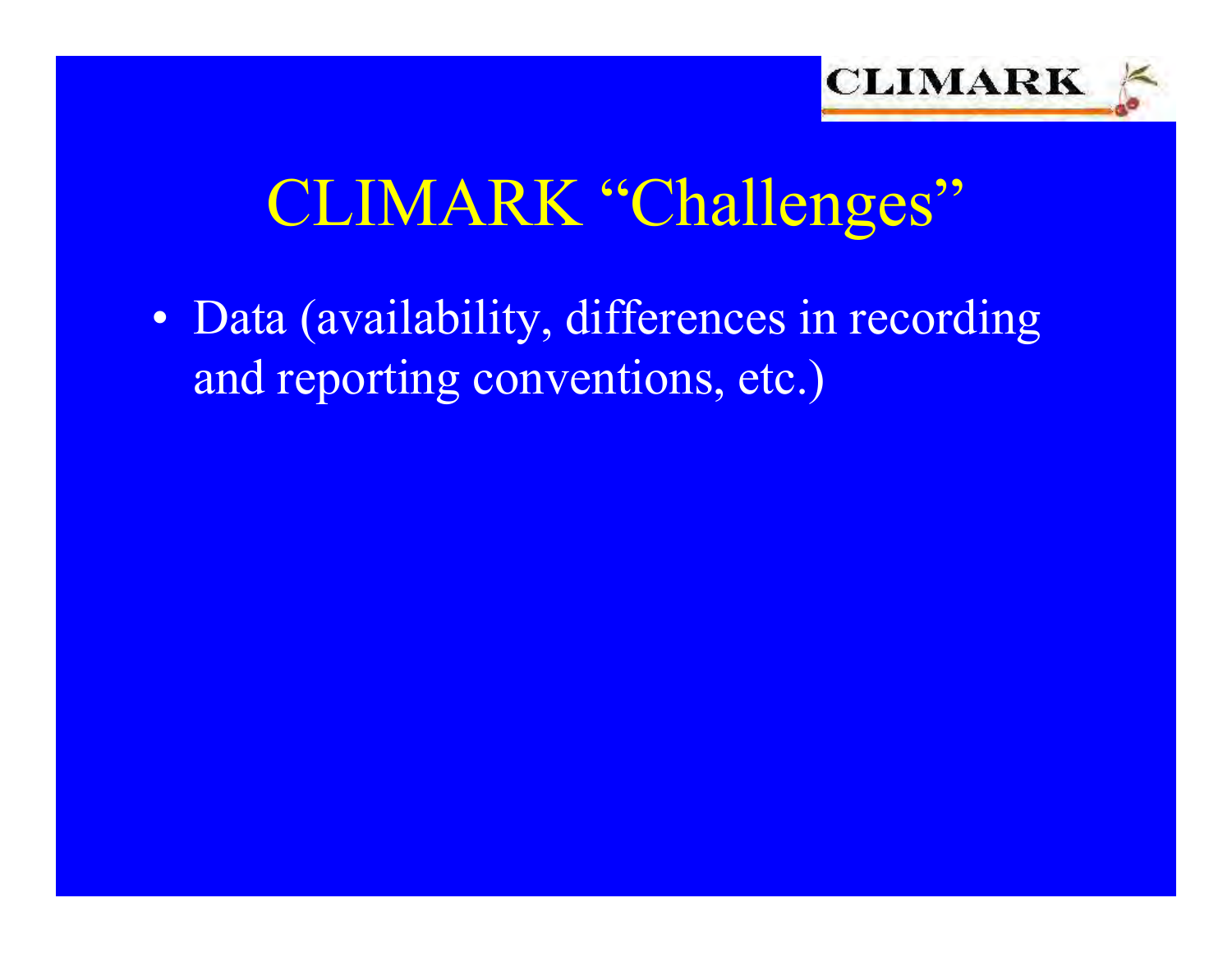![](_page_35_Picture_0.jpeg)

infarmation to assist depistor makers. The current facult is no too. leading visitation in the Deat Later region. Application and Taxiston.

#### Benefits

- · Woods a latter understanding at humanital climate travels. watability, and their past impacts an unspie and industry.
- · Evaluate now helps be attended and loanstalling may impact aropii and infactry, using neely developed, clintate-related models
- Суната ал ноохратно глатничких, мужет подостій тиситровани climate vita the decision-making process-

![](_page_35_Picture_6.jpeg)

![](_page_35_Picture_7.jpeg)

When public including comeof the world. Being platesprespirits art chem-Infantry ord the Alice Photent

c.

CURPHIE

 $-$  C  $X$   $y$   $=$  Motherdonaldi

серверница и с од можно в симплатей V политике у завлением

#### Climate Quiz Test your knowledge allow stream to the Great Lakes request like the Centre Dott

### www.pileus.msu.edu

![](_page_35_Picture_12.jpeg)

**BOON** 

### www.cherry.cse.msu.edu

![](_page_35_Picture_14.jpeg)

#### Welcome

CLIMARK

(iii) algorithm of the CLIMAPS (Project in this twenty on all rightful himselver for similarity through process and all professions to welcome professor in the condition of suite and hyperal dynamics at million analysisme for their is the abided and tere to merical in announce, the minimizerable burning on a stary in and as a series of the series of mellimind abstallers circuitates characteristic of any principal list labor. Jims about the book on the state of the control of the

#### Photo Ginery

Participants  $\begin{tabular}{|c|c|} \hline \textbf{1} & \textbf{0} & \textbf{0} & \textbf{0} & \textbf{0} & \textbf{0} & \textbf{0} & \textbf{0} & \textbf{0} & \textbf{0} & \textbf{0} & \textbf{0} & \textbf{0} & \textbf{0} & \textbf{0} & \textbf{0} & \textbf{0} & \textbf{0} & \textbf{0} & \textbf{0} & \textbf{0} & \textbf{0} & \textbf{0} & \textbf{0} & \textbf{0} & \textbf{0} & \textbf{0} & \textbf{0} & \textbf{0} & \text$ **HECOHOL** 

 $0.1$ 

一体一

 $-1$